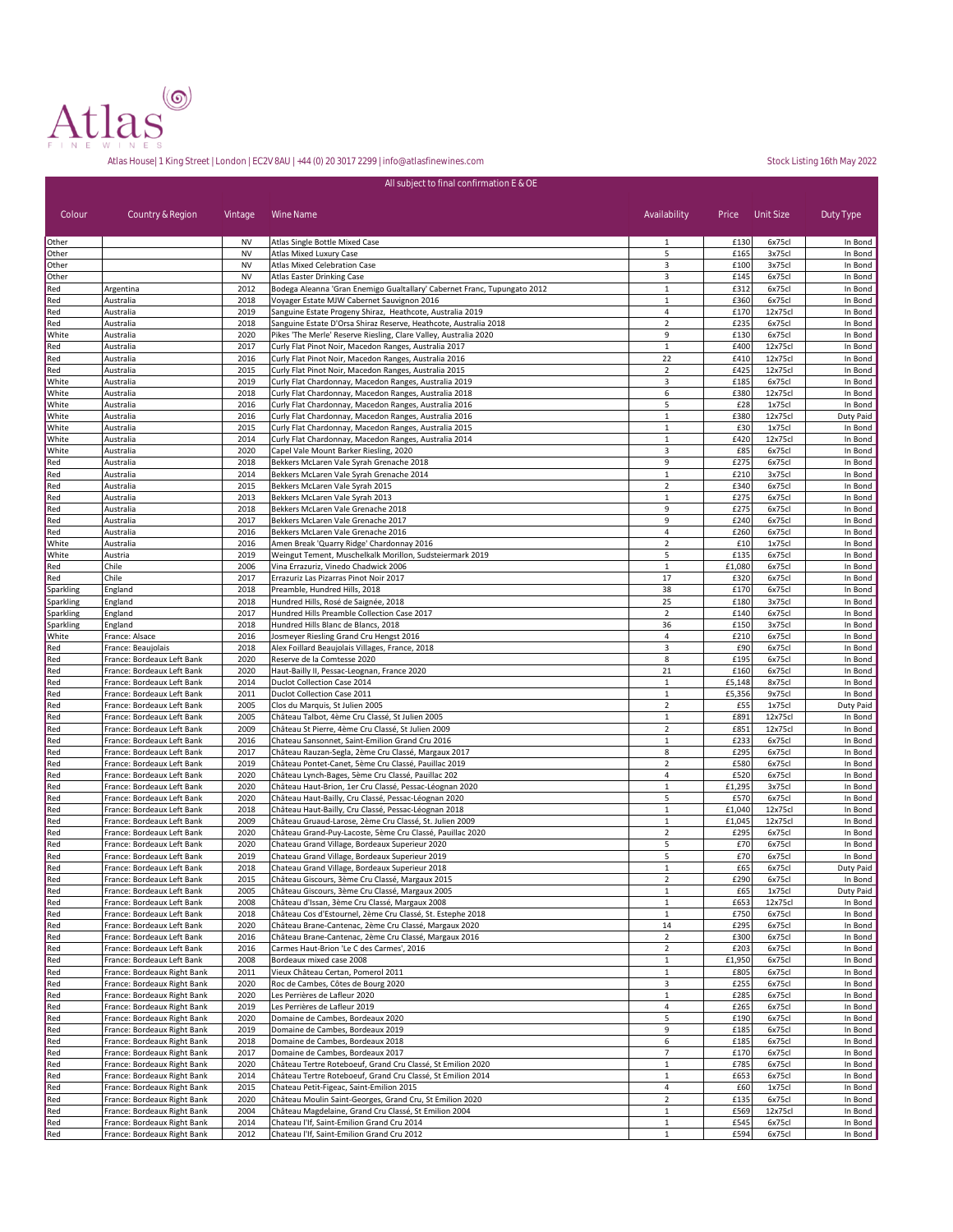| All subject to final confirmation E & OE |                                                            |              |                                                                                                                                            |                                |                  |                   |                      |
|------------------------------------------|------------------------------------------------------------|--------------|--------------------------------------------------------------------------------------------------------------------------------------------|--------------------------------|------------------|-------------------|----------------------|
| Colour                                   | Country & Region                                           | Vintage      | Wine Name                                                                                                                                  | Availability                   | Price            | Unit Size         | Duty Type            |
| Red                                      | France: Bordeaux Right Bank                                | 2011         | Château l'Evangile, Pomerol 2011                                                                                                           | 1                              | £600             | 3x150cl           | In Bond              |
| Red                                      | France: Bordeaux Right Bank                                | 2010         | Château l'Evangile, Pomerol 2010                                                                                                           | 1                              | £1,188           | 6x75cl            | In Bond              |
| Red                                      | France: Bordeaux Right Bank                                | 2006         | Château l'Evangile, Pomerol 2006                                                                                                           | $\mathbf 1$                    | £1,325           | 12x75cl           | In Bond              |
| Red                                      | France: Bordeaux Right Bank                                | 2012         | Château Les Cruzelles, Lalande-de-Pomerol 2012                                                                                             | $\overline{2}$                 | £105             | 6x75cl            | In Bond              |
| Red                                      | France: Bordeaux Right Bank                                | 2011<br>2008 | Château Lafleur, Pomerol 2011                                                                                                              | $\overline{2}$                 | £2,275<br>£2,376 | 6x75cl<br>6x150cl | In Bond              |
| Red<br>Red                               | France: Bordeaux Right Bank<br>France: Bordeaux Right Bank | 2020         | Chateau La Violette, Pomerol, France 2008<br>Château La Conseillante, Pomerol 2020                                                         | $\mathbf{1}$<br>$\mathbf{1}$   | £465             | 3x75cl            | In Bond<br>In Bond   |
| Red                                      | France: Bordeaux Right Bank                                | 2020         | Chateau La Clotte, Saint-Emilion Grand Cru 2020                                                                                            | $\overline{7}$                 | £285             | 6x75cl            | In Bond              |
| Red                                      | France: Bordeaux Right Bank                                | 2019         | Chateau La Clotte, Saint-Emilion Grand Cru 2019                                                                                            | $\mathbf{1}$                   | £325             | 6x75cl            | In Bond              |
| Red                                      | France: Bordeaux Right Bank                                | 2016         | Chateau Haut-Simard, Saint-Emilion, France 2016                                                                                            | 16                             | £195             | 12x75cl           | In Bond              |
| Red                                      | France: Bordeaux Right Bank                                | 2019         | Château Guillot-Clauzel, Pomerol 2019                                                                                                      | 8                              | £380             | 6x75cl            | In Bond              |
| Red                                      | France: Bordeaux Right Bank                                | 2020         | Château Figeac, Grand Cru Classé, St Emilion 2020                                                                                          | 11                             | £935             | 6x75cl            | In Bond              |
| Red                                      | France: Bordeaux Right Bank                                | 2019         | Château Figeac, Grand Cru Classé, St Emilion 2019                                                                                          | $\overline{2}$                 | £1,215           | 6x75cl            | In Bond              |
| Red<br>Red                               | France: Bordeaux Right Bank<br>France: Bordeaux Right Bank | 2017<br>2009 | Château Feytit-Clinet, Pomerol 2017<br>Château Canon, Grand Cru Classé, St Emilion 2009                                                    | $\mathbf{1}$<br>$\mathbf{1}$   | £280<br>£1,445   | 6x75cl<br>12x75cl | In Bond<br>In Bond   |
| Red                                      | France: Bordeaux Right Bank                                | 2018         | Château Berliquet, Grand Cru Classé, St. Emilion 2018                                                                                      | 12                             | £195             | 6x75cl            | In Bond              |
| Red                                      | France: Bordeaux Right Bank                                | 2011         | Château Beauséjour (Duffau-Lagarrosse), Grand Cru Classé, St Emilion 2011                                                                  | $\mathbf{1}$                   | £738             | 12x75cl           | In Bond              |
| Red                                      | France: Bordeaux Right Bank                                | 2010         | Château Beauséjour (Duffau-Lagarrosse), Grand Cru Classé, St Emilion 2010                                                                  | $\overline{2}$                 | £1,322           | 6x75cl            | In Bond              |
| White                                    | France: Bordeaux Sweet                                     | 2016         | Château Rieussec, 1er Cru Classé, Sauternes 2016                                                                                           | $\mathbf{1}$                   | £170             | 6x75cl            | In Bond              |
| White                                    | France: Bordeaux Sweet                                     | 1975         | Château Gilette, Sauternes, Creme de Tet 1975                                                                                              | $\mathbf{1}$                   | £2,079           | 12x75cl           | Duty Paid            |
| White                                    | France: Bordeaux Sweet                                     | 2004         | Château Doisy-Vedrines, 2ème Cru Classé, Sauternes 2004                                                                                    | $\mathbf{1}$                   | £446             | 12x75cl           | In Bond              |
| White                                    | France: Bordeaux Sweet                                     | 2004         | Château Coutet, 1er Cru Classé, Barsac 2004                                                                                                | $\mathbf 1$                    | £310             | 12x75cl           | In Bond              |
| White                                    | France: Bordeaux Sweet<br>France: Bordeaux White           | 2007<br>2020 | Château Climens, 1er Cru Classé, Barsac 2007                                                                                               | $\mathbf{1}$<br>$\overline{2}$ | £569             | 12x37cl           | In Bond              |
| White<br>White                           | France: Bordeaux White                                     | 2019         | Les Champs Libres Bordeaux 2020<br>Les Champs Libres Bordeaux 2019                                                                         | $\overline{2}$                 | £315<br>£265     | 6x75cl<br>6x75cl  | In Bond<br>In Bond   |
| White                                    | France: Bordeaux White                                     | 2018         | Les Champs Libres Bordeaux 2018                                                                                                            | 4                              | £149             | 3x75cl            | In Bond              |
| White                                    | France: Bordeaux White                                     | 2018         | Les Champs Libres Bordeaux 2018                                                                                                            | 3                              | £260             | 6x75cl            | In Bond              |
| White                                    | France: Bordeaux White                                     | 2020         | Domaine de Chevalier Blanc, Graves 2020                                                                                                    | $\overline{2}$                 | £395             | 6x75cl            | In Bond              |
| White                                    | France: Bordeaux White                                     | 2014         | Domaine de Chevalier Blanc, Graves 2014                                                                                                    | 1                              | £323             | 6x75cl            | In Bond              |
| White                                    | France: Bordeaux White                                     | 2006         | Domaine de Chevalier Blanc, Graves 2006                                                                                                    | $\,1\,$                        | £733             | 12x75cl           | In Bond              |
| White                                    | France: Bordeaux White                                     | 2012         | Clos des Lunes 'Lune d'Or' 2012                                                                                                            | $\mathbf{1}$                   | £105             | 3x75cl            | In Bond              |
| White                                    | France: Bordeaux White                                     | 2016         | Chateau Gazin Rocquencourt Blanc, Pessac-Leognan, 2016                                                                                     | 8                              | £135             | 6x75cl            | In Bond              |
| White                                    | France: Bordeaux White                                     | 2012         | Chateau Cos d'Estournel blanc 2012                                                                                                         | $\mathbf{1}$<br>$\overline{2}$ | £455<br>£589     | 6x75cl            | In Bond              |
| Red<br>Red                               | France: Burgundy Red<br>France: Burgundy Red               | 2012<br>2010 | Roche Bellene, Gevrey Chambertin 1er cru, Lavaut St Jacques 2012<br>Ponsot Assortiment Grands Crus 2010                                    | $\mathbf{1}$                   | £6,490           | 6x75cl<br>12x75cl | In Bond<br>In Bond   |
| Red                                      | France: Burgundy Red                                       | 2005         | Nicolas Potel, Clos de Vougeot Grand Cru 2005                                                                                              | $\mathbf{1}$                   | £825             | 6x75cl            | In Bond              |
| Red                                      | France: Burgundy Red                                       | 2012         | Maison Louis Jadot, Chambertin Clos de Bèze Grand Cru 2012                                                                                 | $\overline{2}$                 | £1,693           | 6x75cl            | In Bond              |
| Red                                      | France: Burgundy Red                                       | 2018         | Louis Jadot, Vosne-Romanée Premier Cru Les Suchots 2018                                                                                    | $\mathbf{1}$                   | £535             | 6x75cl            | In Bond              |
| Red                                      | France: Burgundy Red                                       | 2018         | Louis Jadot, Clos Saint-Denis, Grand Cru, Cote de Nuits 2018                                                                               | $\mathbf{1}$                   | £1,320           | 6x75cl            | In Bond              |
| Red                                      | France: Burgundy Red                                       | 2011         | Louis Jadot, Chambolle-Musigny 1er Cru, Les Fuées 2011                                                                                     | $\mathbf{1}$                   | £358             | 6x75cl            | In Bond              |
| Red                                      | France: Burgundy Red                                       | 2016         | Louis Jadot Domaine des Heritiers Beaune 1ere Cru Les Greves 2016                                                                          | 5                              | £255             | 6x75cl            | In Bond              |
| Red                                      | France: Burgundy Red                                       | 2017         | Louis Jadot Clos de la Roche Grand Cru 2017                                                                                                | $\overline{2}$                 | £900             | 6x75cl            | In Bond              |
| Red                                      | France: Burgundy Red                                       | 2016         | Louis Jadot Clos de la Roche Grand Cru 2016                                                                                                | $\overline{2}$                 | £910             | 6x75cl            | In Bond              |
| Red<br>Red                               | France: Burgundy Red<br>France: Burgundy Red               | 2019<br>2018 | Laurent Ponsot Griotte-Chambertin Grand Cru 'Cuvee du Saule', 2019<br>Laurent Ponsot Clos Saint Denis Grand Cru 'Cuvee du Merisier', 2018  | 3<br>$\overline{2}$            | £2,650<br>£2,950 | 6x75cl<br>6x75cl  | In Bond<br>In Bond   |
| Red                                      | France: Burgundy Red                                       | 2015         | Joseph Faiveley Chambolle-Musigny 1er Cru Les Charmes 2015                                                                                 | $\overline{2}$                 | £510             | 6x75cl            | In Bond              |
| Red                                      | France: Burgundy Red                                       | 2020         | Joseph Drouhin, Clos Vougeot Grand Cru 2020                                                                                                | 3                              | £1,200           | 6x75cl            | In Bond              |
| Red                                      | France: Burgundy Red                                       | 2017         | Joseph Drouhin, Clos Vougeot Grand Cru 2017                                                                                                | $\overline{2}$                 | £915             | 6x75cl            | In Bond              |
| Red                                      | France: Burgundy Red                                       | 2015         | Joseph Drouhin, Clos Vougeot Grand Cru 2015                                                                                                | $\overline{4}$                 | £1,030           | 6x75cl            | In Bond              |
| Red                                      | France: Burgundy Red                                       | 2017         | Joseph Drouhin Charmes-Chambertin Grand Cru, Cote de Nuits, France 2017                                                                    | $\mathbf{1}$                   | £875             | 6x75cl            | In Bond              |
| Red                                      | France: Burgundy Red                                       | 2020         | Joseph Drouhin Chambolle-Musigny Premier Cru 2020                                                                                          | $\mathbf{1}$                   | £445             | 6x75cl            | In Bond              |
| Red<br>Red                               | France: Burgundy Red<br>France: Burgundy Red               | 2011<br>2018 | Frédéric Esmonin, Gevrey Chambertin 1er Cru, Lavaux St-Jacques 2011<br>Domaine Taupenot-Merme, Nuits St Georges 1er Cru, Les Pruliers 2018 | 1<br>3                         | £315<br>£395     | 6x75cl<br>6x75cl  | In Bond<br>In Bond   |
| Red                                      | France: Burgundy Red                                       | 2020         | Domaine Taupenot-Merme, Morey-Saint-Denis 2020                                                                                             | 1                              | £300             | 6x75cl            | In Bond              |
| Red                                      | France: Burgundy Red                                       | 2020         | Domaine Taupenot-Merme, Morey-Saint-Denis 1er Cru, La Riotte 2020                                                                          | $\overline{2}$                 | £480             | 6x75cl            | In Bond              |
| Red                                      | France: Burgundy Red                                       | 2020         | Domaine Taupenot-Merme, Mazoyères Chambertin Grand Cru 2020                                                                                | 1                              | £1,200           | 6x75cl            | In Bond              |
| Red                                      | France: Burgundy Red                                       | 2020         | Domaine Taupenot-Merme, Gevrey-Chambertin, 2020                                                                                            | $\overline{2}$                 | £225             | 6x75cl            | In Bond              |
| Red                                      | France: Burgundy Red                                       | 2020         | Domaine Taupenot-Merme, Charmes Chambertin Grand Cru 2020                                                                                  | $\overline{2}$                 | £1,020           | 6x75cl            | In Bond              |
| Red                                      | France: Burgundy Red                                       | 2020         | Domaine Taupenot-Merme, Chambolle-Musigny 2020                                                                                             | $\mathbf{1}$                   | £270             | 6x75cl            | In Bond              |
| Red                                      | France: Burgundy Red                                       | 2018         | Domaine Taupenot-Merme, Chambolle-Musigny 2018                                                                                             | $\mathbf{1}$                   | £225             | 6x75cl            | In Bond              |
| Red<br>Red                               | France: Burgundy Red<br>France: Burgundy Red               | 2017<br>2013 | Domaine Taupenot-Merme, Chambolle-Musigny 2017<br>Domaine Sirugue, Vosne-Romanée 1er Cru, Les Petits Monts 2013                            | $\mathbf{1}$<br>$\mathbf{1}$   | £225<br>£1,175   | 6x75cl<br>12x75cl | In Bond<br>In Bond   |
| Red                                      | France: Burgundy Red                                       | 2011         | Domaine Sirugue, Vosne-Romanée 1er Cru, Les Petits Monts 2011                                                                              | $\mathbf{1}$                   | £1,125           | 12x75cl           | In Bond              |
| Red                                      | France: Burgundy Red                                       | 2019         | Domaine Ponsot, Morey-Saint-Denis, Cuvée des Grives 2019                                                                                   | $\mathbf{1}$                   | £245             | 6x75cl            | In Bond              |
| Red                                      | France: Burgundy Red                                       | 2018         | Domaine Ponsot, Morey-Saint-Denis 1er Cru, Cuvée des Alouettes 2018                                                                        | $\mathbf{1}$                   | £540             | 3x150cl           | In Bond              |
| Red                                      | France: Burgundy Red                                       | 2019         | Domaine Ponsot, Clos de Vougeot Grand Cru 2019                                                                                             | $\mathbf{1}$                   | £1,200           | 6x75cl            | In Bond              |
| Red                                      | France: Burgundy Red                                       | 2019         | Domaine Ponsot Charmes-Chambertin Grand Cru Cuvee des Merles, Cote de Nuits 2019                                                           | $\mathbf{1}$                   | £1,150           | 6x75cl            | In Bond              |
| Red                                      | France: Burgundy Red                                       | 2016         | Domaine Perrot-Minot Morey-Saint-Denis 1er Cru La Riotte Vieilles Vignes 2016                                                              | $\mathbf{1}$                   | £698             | 6x75cl            | In Bond              |
| Red                                      | France: Burgundy Red                                       | 2016         | Domaine Perrot-Minot Bourgogne Rouge 2016                                                                                                  | 4                              | £30              | 1x75cl            | In Bond              |
| Red                                      | France: Burgundy Red                                       | 2016         | Domaine Perrot-Minot Bourgogne Rouge 2016                                                                                                  | $\mathbf{1}$                   | £190             | 6x75cl            | In Bond              |
| Red<br>Red                               | France: Burgundy Red<br>France: Burgundy Red               | 2016<br>2005 | Domaine Perrot-Minot Bourgogne Rouge 2016<br>Domaine Michel Gros, Vosne 1er Cru, Clos de Réas 2005                                         | 4<br>$\mathbf{1}$              | £190<br>£150     | 6x75cl<br>1x75cl  | In Bond<br>Duty Paid |
| Red                                      | France: Burgundy Red                                       | 2005         | Domaine Marquis d'Angerville, Volnay 1er Cru, Taillepieds 2005                                                                             | $\mathbf{1}$                   | £150             | 1x75cl            | Duty Paid            |
| Red                                      | France: Burgundy Red                                       | 2017         | Domaine Louis Jadot, Gevrey-Chambertin Premier Cru Clos Saint-Jacques 2017                                                                 | $\mathbf{1}$                   | £550             | 6x75cl            | In Bond              |
| Red                                      | France: Burgundy Red                                       | 2017         | Domaine Louis Jadot, Clos de Vougeot Grand Cru 2017                                                                                        | $\mathbf{1}$                   | £640             | 6x75cl            | In Bond              |
| Red                                      | France: Burgundy Red                                       | 2016         | Domaine Louis Jadot, Clos de Vougeot Grand Cru 2016                                                                                        | $\overline{2}$                 | £610             | 6x75cl            | In Bond              |
| Red                                      | France: Burgundy Red                                       | 2017         | Domaine Louis Jadot, Chapelle-Chambertin Grand Cru 2017                                                                                    | $\overline{2}$                 | £1,010           | 6x75cl            | In Bond              |
| Red                                      | France: Burgundy Red                                       | 2016         | Domaine Louis Jadot, Chapelle-Chambertin Grand Cru 2016                                                                                    | $\mathbf{1}$                   | £745             | 6x75cl            | In Bond              |
| Red                                      | France: Burgundy Red                                       | 2015         | Domaine Louis Jadot, Chapelle-Chambertin Grand Cru 2015                                                                                    | $\mathbf 1$                    | £861             | 6x75cl            | In Bond              |
| Red                                      | France: Burgundy Red                                       | 2014         | Domaine Louis Jadot, Chapelle-Chambertin Grand Cru 2014                                                                                    | $\overline{2}$                 | £698<br>£594     | 6x75cl            | In Bond              |
| Red<br>Red                               | France: Burgundy Red<br>France: Burgundy Red               | 2015<br>2019 | Domaine Louis Jadot, Bonnes Mares Grand Cru 2015<br>Domaine Lecheneaut, Nuits-Saint-Georges, Les Chouillets, Vieilles Vignes 2019          | 1<br>5                         | £210             | 3x75cl<br>6x75cl  | In Bond<br>In Bond   |
| Red                                      | France: Burgundy Red                                       | 2018         | Domaine Lecheneaut, Nuits-Saint-Georges, Les Chouillets, Vieilles Vignes 2018                                                              | $\overline{a}$                 | £210             | 6x75cl            | In Bond              |
| Red                                      | France: Burgundy Red                                       | 2020         | Domaine Lecheneaut, Nuits-Saint-Georges, 2020                                                                                              | 3                              | £195             | 6x75cl            | In Bond              |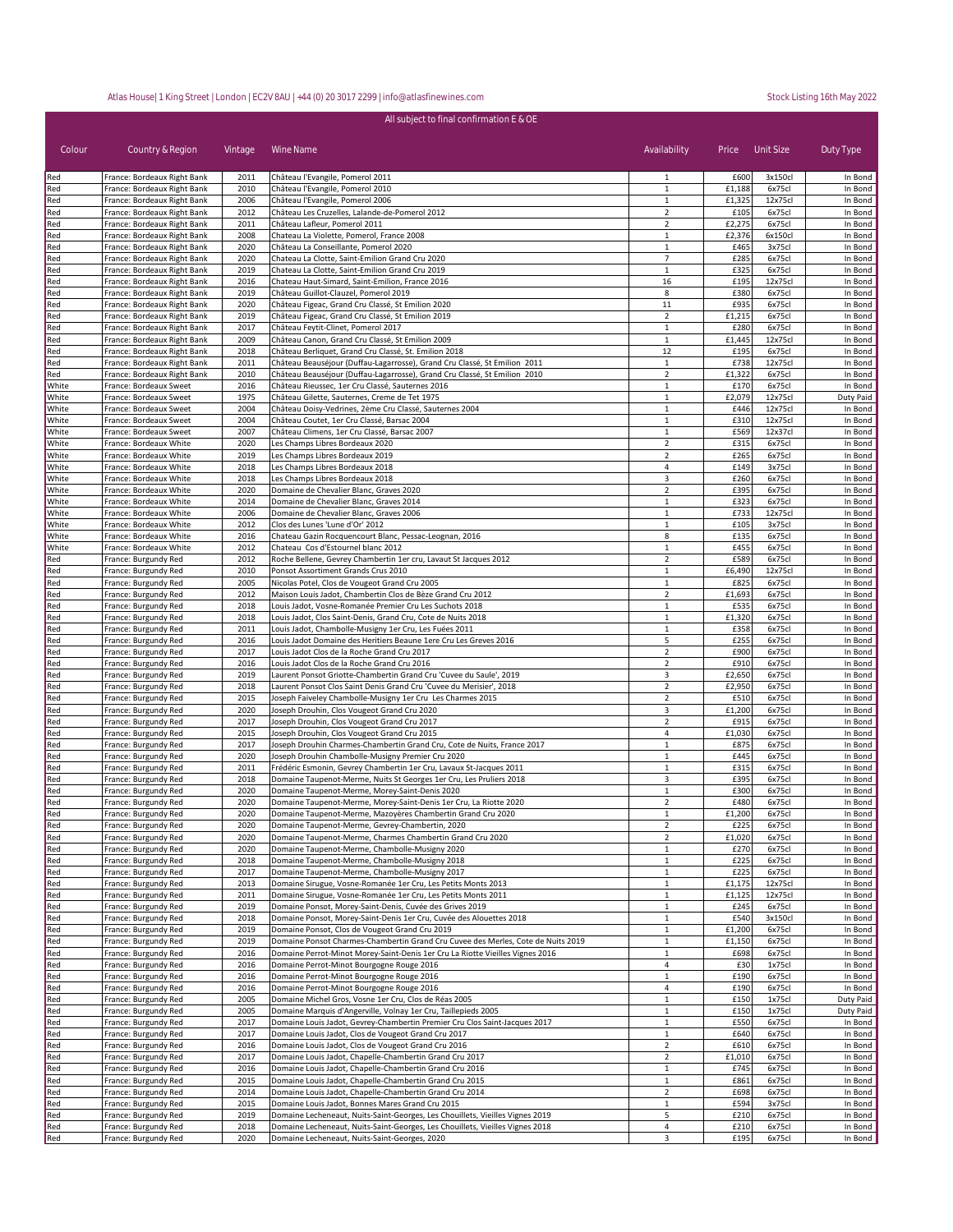| All subject to final confirmation E & OE |                                                  |              |                                                                                                                                                            |                                  |                 |                    |                      |
|------------------------------------------|--------------------------------------------------|--------------|------------------------------------------------------------------------------------------------------------------------------------------------------------|----------------------------------|-----------------|--------------------|----------------------|
| Colour                                   | Country & Region                                 | Vintage      | Wine Name                                                                                                                                                  | Availability                     | Price Unit Size |                    | Duty Type            |
| Red                                      | France: Burgundy Red                             | 2019         | Domaine Lecheneaut, Nuits-Saint-Georges, 2019                                                                                                              | 14                               | £180            | 6x75cl             | In Bond              |
| Red                                      | France: Burgundy Red                             | 2018         | Domaine Lecheneaut, Nuits-Saint-Georges, 2018                                                                                                              | $\overline{7}$<br>9              | £360            | 12x75cl            | In Bond              |
| Red<br>Red                               | France: Burgundy Red<br>France: Burgundy Red     | 2017<br>2016 | Domaine Lecheneaut, Nuits-Saint-Georges, 2017<br>Domaine Lecheneaut, Nuits-Saint-Georges, 2016                                                             | 3                                | £340<br>£340    | 12x75cl<br>12x75cl | In Bond<br>In Bond   |
| Red                                      | France: Burgundy Red                             | 2020         | Domaine Lecheneaut, Nuits-Saint-Georges, 1er Cru, Les Pruliers 2020                                                                                        | $\overline{2}$                   | £360            | 6x75cl             | In Bond              |
| Red                                      | France: Burgundy Red                             | 2012         | Domaine Lecheneaut, Nuits-Saint-Georges, 1er Cru, Les Pruliers 2012                                                                                        | $\mathbf{1}$                     | £310            | 6x75cl             | In Bond              |
| Red                                      | France: Burgundy Red                             | 2020         | Domaine Lecheneaut, Nuits-Saint-Georges, 1er Cru, Les Damodes 2020                                                                                         | 1                                | £360            | 6x75cl             | In Bond              |
| Red<br>Red                               | France: Burgundy Red<br>France: Burgundy Red     | 2019<br>2018 | Domaine Lecheneaut, Nuits-Saint-Georges, 1er Cru, Les Damodes 2019<br>Domaine Lecheneaut, Nuits-Saint-Georges, 1er Cru, Les Damodes 2018                   | $\mathbf{1}$<br>5                | £330<br>£330    | 6x75cl<br>6x75cl   | In Bond<br>In Bond   |
| Red                                      | France: Burgundy Red                             | 2013         | Domaine Lecheneaut, Nuits-Saint-Georges, 1er Cru, Les Damodes 2013                                                                                         | $\mathbf{1}$                     | £248            | 6x75cl             | In Bond              |
| Red                                      | France: Burgundy Red                             | 2019         | Domaine Lecheneaut, Morey-St.Denis 2019                                                                                                                    | 1                                | £210            | 6x75cl             | In Bond              |
| Red                                      | France: Burgundy Red                             | 2018         | Domaine Lecheneaut, Morey-St.Denis 2018                                                                                                                    | $\overline{2}$                   | £195            | 6x75cl             | In Bond              |
| Red                                      | France: Burgundy Red                             | 2017         | Domaine Lecheneaut, Morey-St.Denis 2017<br>Domaine Lecheneaut, Gevrey-Chambertin 2019                                                                      | $\overline{2}$                   | £180<br>£210    | 6x75cl             | In Bond              |
| Red<br>Red                               | France: Burgundy Red<br>France: Burgundy Red     | 2019<br>2018 | Domaine Lecheneaut, Gevrey-Chambertin 2018                                                                                                                 | 5<br>$\overline{2}$              | £200            | 6x75cl<br>6x75cl   | In Bond<br>In Bond   |
| Red                                      | France: Burgundy Red                             | 2017         | Domaine Lecheneaut, Gevrey-Chambertin 2017                                                                                                                 | $\overline{7}$                   | £180            | 6x75cl             | In Bond              |
| Red                                      | France: Burgundy Red                             | 2019         | Domaine Lecheneaut, Bourgogne Hautes-Côtes de Nuits 2019                                                                                                   | 12                               | £105            | 6x75cl             | In Bond              |
| Red                                      | France: Burgundy Red                             | 2018         | Domaine Lecheneaut, Bourgogne Hautes-Côtes de Nuits 2018                                                                                                   | $\mathbf{1}$                     | £220            | 12x75cl            | In Bond              |
| Red                                      | France: Burgundy Red                             | 2020         | Domaine Latour-Giraud, Volnay Premier Cru, Clos des Chenes 2020                                                                                            | 8                                | £270            | 6x75cl             | In Bond              |
| Red<br>Red                               | France: Burgundy Red<br>France: Burgundy Red     | 2019<br>2018 | Domaine Latour-Giraud, Volnay Premier Cru, Clos des Chenes 2019<br>Domaine Latour-Giraud, Volnay Premier Cru, Clos des Chenes 2018                         | 5<br>3                           | £270<br>£270    | 6x75cl<br>6x75cl   | In Bond<br>In Bond   |
| Red                                      | France: Burgundy Red                             | 2017         | Domaine Latour-Giraud, Volnay Premier Cru, Clos des Chenes 2017                                                                                            | 4                                | £270            | 6x75cl             | In Bond              |
| Red                                      | France: Burgundy Red                             | 2016         | Domaine Latour-Giraud, Volnay Premier Cru, Clos des Chenes 2016                                                                                            | 4                                | £270            | 6x75cl             | In Bond              |
| Red                                      | France: Burgundy Red                             | 2014         | Domaine Latour-Giraud, Volnay Premier Cru, Clos des Chenes 2014                                                                                            | $\mathbf{1}$                     | £240            | 6x75cl             | In Bond              |
| Red<br>Red                               | France: Burgundy Red<br>France: Burgundy Red     | 2009<br>2014 | Domaine Jean-Marc Pillot, Chassagne-Montrachet Rouge 1er Cru, Clos St Jean 2009<br>Domaine Humbert Frères, Gevrey-Chambertin 1er Cru, Petite Chapelle 2014 | $\mathbf{1}$<br>$\mathbf{1}$     | £495<br>£360    | 12x75cl<br>6x75cl  | In Bond<br>In Bond   |
| Red                                      | France: Burgundy Red                             | 2013         | Domaine Humbert Frères, Gevrey-Chambertin 1er Cru, Estournelles St Jacques 2013                                                                            | $\mathbf{1}$                     | £446            | 6x75cl             | In Bond              |
| Red                                      | France: Burgundy Red                             | 2011         | Domaine Humbert Frères, Gevrey-Chambertin 1er Cru, Estournelles St Jacques 2011                                                                            | $\mathbf{1}$                     | £426            | 6x75cl             | In Bond              |
| Red                                      | France: Burgundy Red                             | 2007         | Domaine Humbert Frères, Gevrey-Chambertin 1er Cru, Estournelles St Jacques 2007                                                                            | $\mathbf 1$                      | £743            | 12x75cl            | In Bond              |
| Red                                      | France: Burgundy Red                             | 2014         | Domaine Humbert Frères, Gevrey-Chambertin 1er Cru, Craipillot 2014                                                                                         | $\mathbf{1}$                     | £340            | 6x75cl             | In Bond              |
| Red<br>Red                               | France: Burgundy Red<br>France: Burgundy Red     | 2013<br>2015 | Domaine Humbert Frères, Gevrey-Chambertin 1er Cru, Craipillot 2013<br>Domaine Hudelot Baillet, Chambolle-Musigny 2015                                      | $\overline{2}$<br>$\overline{2}$ | £335<br>£510    | 6x75cl<br>12x75cl  | In Bond<br>In Bond   |
| Red                                      | France: Burgundy Red                             | 2005         | Domaine Henri, Volnay 1er Cru, Rougeotte 2005                                                                                                              | $\mathbf{1}$                     | £822            | 12x75cl            | In Bond              |
| Red                                      | France: Burgundy Red                             | 2012         | Domaine Georges Noellat Vosne-Romanee 1er Cru Les Chaumes 2012                                                                                             | $\mathbf 1$                      | £665            | 3x75cl             | In Bond              |
| Red                                      | France: Burgundy Red                             | 2016         | Domaine Gagey, Jadot, Clos Saint-Denis Grand Cru 2016                                                                                                      | 3                                | £1,235          | 6x75cl             | In Bond              |
| Red                                      | France: Burgundy Red                             | 2015<br>2014 | Domaine Gagey, Jadot, Clos Saint-Denis Grand Cru 2015                                                                                                      | $\overline{2}$<br>$\overline{2}$ | £1,465<br>£257  | 6x75cl<br>6x75cl   | In Bond              |
| Red<br>Red                               | France: Burgundy Red<br>France: Burgundy Red     | 2014         | Domaine Gagey, Beaune Premier Cru Grèves 2014<br>Domaine Francois Lamarche, Clos de Vougeot Grand Cru 2014                                                 | $\mathbf{1}$                     | £655            | 6x75cl             | In Bond<br>In Bond   |
| Red                                      | France: Burgundy Red                             | 2016         | Domaine François Bertheau, Chambolle-Musigny 1er Cru Les Amoureuses 2016                                                                                   | $\mathbf{1}$                     | £2,275          | 6x75cl             | In Bond              |
| Red                                      | France: Burgundy Red                             | 2019         | Domaine Faiveley, Nuits-st- Georges 1er Cru Aux Chaignots 2019                                                                                             | 3                                | £360            | 6x75cl             | In Bond              |
| Red                                      | France: Burgundy Red                             | 2015         | Domaine Faiveley, Nuits-st- Georges 1er Cru Aux Chaignots 2015                                                                                             | $\mathbf{1}$                     | £340            | 6x75cl             | In Bond              |
| Red<br>Red                               | France: Burgundy Red<br>France: Burgundy Red     | 2016<br>2019 | Domaine Faiveley Nuits-Saint-Georges 1er Cru Les Damodes 2016<br>Domaine Faiveley Les Porets-Saint-Georges, Nuits-Saint-Georges Premier Cru 2019           | $\overline{2}$<br>5              | £250<br>£310    | 6x75cl<br>6x75cl   | In Bond<br>In Bond   |
| Red                                      | France: Burgundy Red                             | 2018         | Domaine Faiveley Les Porets-Saint-Georges, Nuits-Saint-Georges Premier Cru 2018                                                                            | 3                                | £290            | 6x75cl             | In Bond              |
| Red                                      | France: Burgundy Red                             | 2020         | Domaine Dugat-Py Pommard La Levriere Tres Vieilles Vignes, 2020                                                                                            | 4                                | £515            | 6x75cl             | In Bond              |
| Red                                      | France: Burgundy Red                             | 2020         | Domaine Dugat-Py Gevrey-Chambertin Vieilles Vignes, 2020                                                                                                   | 9                                | £475            | 6x75cl             | In Bond              |
| Red                                      | France: Burgundy Red                             | 2020         | Domaine Dugat-Py Bourgogne Cuvee Halinard, Burgundy, 2020                                                                                                  | $\overline{7}$                   | £220            | 6x75cl             | In Bond              |
| Red<br>Red                               | France: Burgundy Red<br>France: Burgundy Red     | 2017<br>2012 | Domaine Drouhin-Laroze, Gevrey-Chambertin 2017<br>Domaine Drouhin-Laroze, Gevrey-Chambertin 2012                                                           | $\overline{2}$<br>$\mathbf{1}$   | £185<br>£335    | 6x75cl<br>12x75cl  | In Bond<br>In Bond   |
| Red                                      | France: Burgundy Red                             | 2008         | Domaine Drouhin-Laroze, Bonnes Mares Grand Cru 2008                                                                                                        | $\mathbf{1}$                     | £140            | 1x75cl             | Duty Paid            |
| Red                                      | France: Burgundy Red                             | 2020         | Domaine Drouhin-Laroze Gevrey-Chambertin Dix Climats, Cote de Nuits, 2020                                                                                  | $\overline{2}$                   | £210            | 6x75cl             | In Bond              |
| Red                                      | France: Burgundy Red                             | 2019         | Domaine Drouhin-Laroze Gevrey-Chambertin Dix Climats, Cote de Nuits, 2019                                                                                  | 3                                | £195            | 6x75cl             | In Bond              |
| Red                                      | France: Burgundy Red                             | 2018<br>2020 | Domaine Drouhin-Laroze Gevrey-Chambertin Dix Climats, Cote de Nuits, 2018<br>Domaine Drouhin-Laroze Clos de Vougeot Grand Cru, Cote de Nuits, France 2020  | $\overline{2}$<br>$\overline{2}$ | £185<br>£720    | 6x75cl<br>6x75cl   | In Bond<br>In Bond   |
| Red<br>Red                               | France: Burgundy Red<br>France: Burgundy Red     | 2017         | Domaine des Héritiers Louis Jadot, Beaune Premier Cru Clos des Ursules 2017                                                                                | $\overline{2}$                   | £270            | 6x75cl             | In Bond              |
| Red                                      | France: Burgundy Red                             | 2016         | Domaine des Héritiers Louis Jadot, Beaune Premier Cru Clos des Ursules 2016                                                                                |                                  | £285            | 3x150cl            | In Bond              |
| Red                                      | France: Burgundy Red                             | 2019         | Domaine Denis Mortet, Fixin 2019                                                                                                                           | $\overline{2}$                   | £260            | 6x75cl             | In Bond              |
| Red                                      | France: Burgundy Red                             | 2006         | Domaine de Montille, Vosne-Romanée 1er Cru, Les Malconsorts, Christiane 2006                                                                               | $\mathbf{1}$                     | £540            | 1x75cl             | Duty Paid            |
| Red<br>Red                               | France: Burgundy Red<br>France: Burgundy Red     | 2005<br>2009 | Domaine de Montille, Volnay 1er Cru, Les Taillepieds 2005<br>Domaine de Montille, Volnay 1er Cru, Les Champans 2009                                        | 1<br>$\mathbf{1}$                | £150<br>£620    | 1x75cl<br>6x75cl   | Duty Paid<br>In Bond |
| Red                                      | France: Burgundy Red                             | 2016         | Domaine Coquard-Loison-Fleurot Charmes-Chambertin Grand Cru 2016                                                                                           | 1                                | £1,077          | 6x75cl             | In Bond              |
| Red                                      | France: Burgundy Red                             | 2016         | Domaine Bitouzet-Prieure Clos des Chenes, Volnay 1er Cru 2016                                                                                              | $\mathbf 2$                      | £345            | 6x75cl             | In Bond              |
| Red                                      | France: Burgundy Red                             | 2016         | Domaine Alain Burguet, Gevrey Chambertin Mes Favorites Vieilles Vignes 2016                                                                                | $\mathbf{1}$                     | £267            | 6x75cl             | In Bond              |
| Red                                      | France: Burgundy Red                             | 2006         | Chevillon, Nuits Saint Georges 1er Cru, Les Chaignots 2006                                                                                                 | $\mathbf{1}$                     | £90             | 1x75cl             | Duty Paid            |
| Red<br>White                             | France: Burgundy Red<br>France: Burgundy White   | 2012<br>2020 | Bouchard, Beaune Greves 1er Cru, L'Enfant Jesus 2012<br>Patrick Javillier, Bourgogne Cote d'Or Blanc, Cuvée des Forgets 2020                               | $\mathbf{1}$<br>19               | £495<br>£95     | 6x75cl<br>6x75cl   | In Bond<br>In Bond   |
| White                                    | France: Burgundy White                           | 2018         | Maison Morey-Coffinet Puligny-Montrachet 1er Cru Les Combettes 2018                                                                                        | $\mathbf{1}$                     | £375            | 6x75cl             | In Bond              |
| White                                    | France: Burgundy White                           | 2014         | Louis Jadot Bienvenues-Batard-Montrachet Grand Cru, Cote de Beaune, France 2014                                                                            | 4                                | £1,235          | 6x75cl             | In Bond              |
| White                                    | France: Burgundy White                           | 2020         | Joseph Drouhin Puligny-Montrachet Premier Cru, Les Folatieres 2020                                                                                         | 5                                | £450            | 6x75cl             | In Bond              |
| White                                    | France: Burgundy White                           | 2018         | Joseph Drouhin Puligny-Montrachet Premier Cru, Les Folatieres 2018                                                                                         | $\overline{2}$                   | £385            | 6x75cl             | In Bond              |
| White<br>Red                             | France: Burgundy White<br>France: Burgundy White | 2020<br>2020 | Joseph Drouhin Meursault, Cote de Beaune, 2020<br>Joseph Drouhin Les Cazetiers, Gevrey-Chambertin Premier Cru, 2020                                        | 4<br>$\overline{2}$              | £270<br>£600    | 6x75cl<br>6x75cl   | In Bond<br>In Bond   |
| Red                                      | France: Burgundy White                           | 2020         | Joseph Drouhin Greves, Beaune Premier Cru, 2020                                                                                                            | $\overline{2}$                   | £360            | 6x75cl             | In Bond              |
| White                                    | France: Burgundy White                           | 2008         | Etienne Sauzet, Puligny-Montrachet 1er Cru, Les Combettes 2008                                                                                             | $\mathbf{1}$                     | £2,198          | 12x75cl            | In Bond              |
| White                                    | France: Burgundy White                           | 2019         | Domaine Ponsot Saint-Romain Cuvee de la Mesange 2019                                                                                                       | 4                                | £180            | 6x75cl             | In Bond              |
| White                                    | France: Burgundy White                           | 2018         | Domaine Ponsot Saint-Romain Cuvee de la Mesange 2018                                                                                                       | $\overline{2}$                   | £180            | 6x75cl             | In Bond              |
| White<br>White                           | France: Burgundy White<br>France: Burgundy White | 2017<br>2019 | Domaine Ponsot Saint-Romain Cuvee de la Mesange 2017<br>Domaine Patrick Javillier, Meursault Les Tillets 2019                                              | $\mathbf{1}$<br>4                | £205<br>£395    | 6x75cl<br>12x75cl  | In Bond<br>In Bond   |
| White                                    | France: Burgundy White                           | 2020         | Domaine Patrick Javillier, Bourgogne Cote d'Or Blanc, Cuvée Oligocène 2020                                                                                 | 15                               | £125            | 6x75cl             | In Bond              |
| White                                    | France: Burgundy White                           | 2019         | Domaine Patrick Javillier, Bourgogne Cote d'Or Blanc, Cuvée Oligocène 2019                                                                                 | $\mathbf{1}$                     | £240            | 12x75cl            | In Bond              |
| White                                    | France: Burgundy White                           | 2018         | Domaine Patrick Javillier, Bourgogne Cote d'Or Blanc, Cuvée Oligocène 2018                                                                                 | $\mathbf{1}$                     | £20             | 1x75cl             | Duty Paid            |
| White                                    | France: Burgundy White                           | 2016         | Domaine Louis Jadot, Chassagne-Montrachet 1er Cru, La Romanee, 2016                                                                                        | $\mathbf{1}$                     | £416            | 3x150cl            | In Bond              |
| White<br>Red                             | France: Burgundy White<br>France: Burgundy White | 2015<br>2020 | Domaine Louis Jadot Puligny-Montrachet Premier Cru Les Referts 2015<br>Domaine Lecheneaut, Nuits-St Georges 1er Cru, Aux Argillas 2020                     | $\mathbf{1}$<br>$\mathbf{1}$     | £295<br>£360    | 6x75cl<br>6x75cl   | In Bond<br>In Bond   |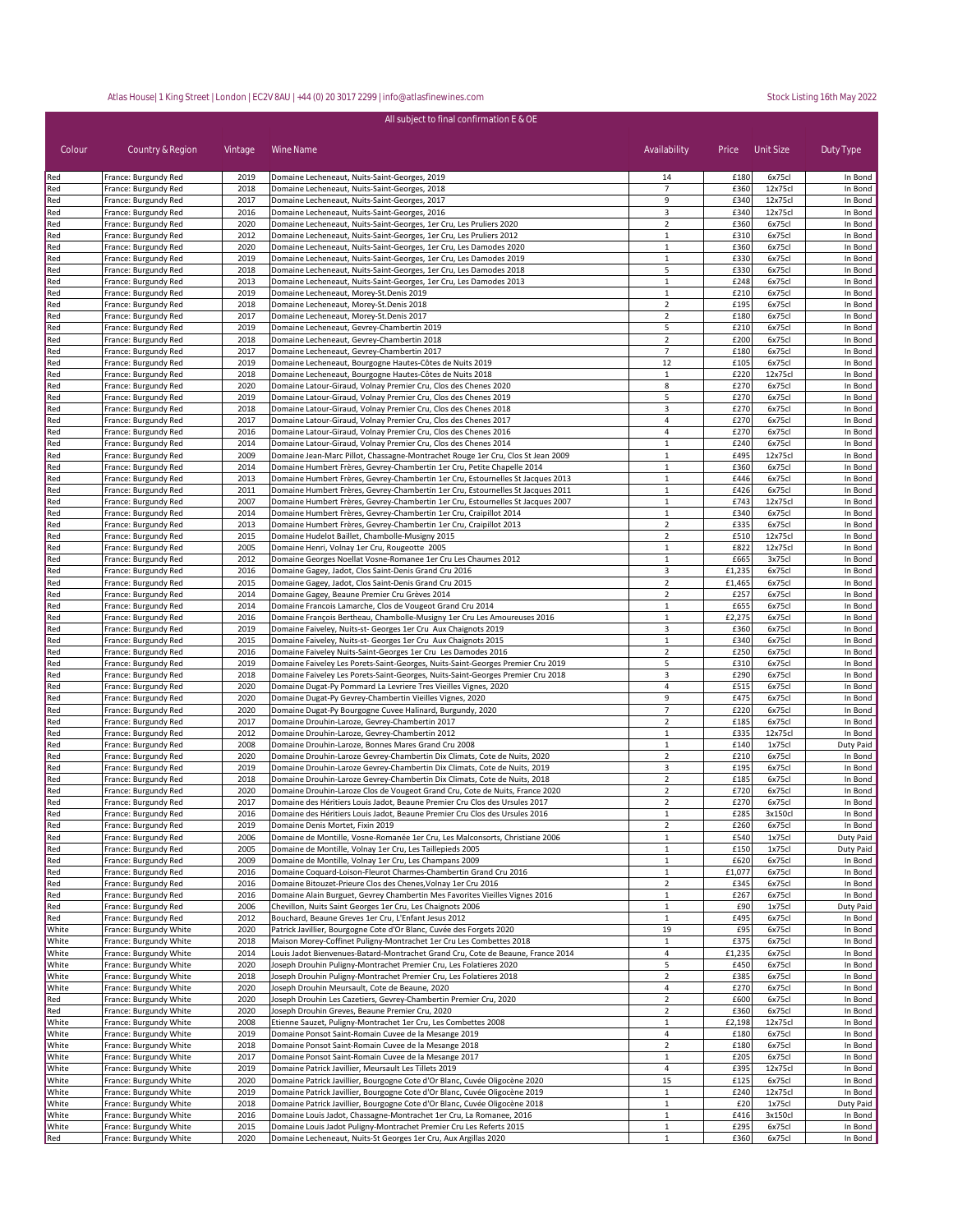| All subject to final confirmation E & OE |                                                  |              |                                                                                                                                                        |                              |              |                   |                    |
|------------------------------------------|--------------------------------------------------|--------------|--------------------------------------------------------------------------------------------------------------------------------------------------------|------------------------------|--------------|-------------------|--------------------|
| Colour                                   | Country & Region                                 | Vintage      | Wine Name                                                                                                                                              | Availability                 | Price        | Unit Size         | Duty Type          |
| White                                    | France: Burgundy White                           | 2020         | Domaine Latour-Giraud, Puligny-Montrachet Premier Cru, Champ Canet 2020                                                                                | 1                            | £360         | 6x75cl            | In Bond            |
| White                                    | France: Burgundy White                           | 2018         | Domaine Latour-Giraud, Meursault 1er Cru, Les Boucheres 2018                                                                                           | 8                            | £240         | 6x75cl            | In Bond            |
| White                                    | France: Burgundy White                           | 2019         | Domaine Latour-Giraud Meursault Les Narvaux 2019                                                                                                       | 5                            | £210         | 6x75cl            | In Bond            |
| White                                    | France: Burgundy White                           | 2018         | Domaine Latour-Giraud Meursault Les Narvaux 2018                                                                                                       | 4                            | £230         | 6x75cl            | In Bond            |
| White                                    | France: Burgundy White                           | 2018         | Domaine Jean-Claude Bachelet et Fils Puligny-Montrachet Les Aubues, 2018                                                                               | 14                           | £275         | 6x75cl            | Duty Paid          |
| White                                    | France: Burgundy White                           | 2018         | Domaine des Héritiers Jadot, Puligny-Montrachet Folatières Premier Cru 2018                                                                            | $\overline{2}$               | £360         | 6x75cl            | In Bond            |
| White                                    | France: Burgundy White                           | 2013<br>2014 | Boisson-Vadot, 'Anne Boisson' Meursault 'Sous La Velle', 2013<br>Vilmart, Coeur de Cuvée 2014                                                          | $\mathbf{1}$<br>$\mathbf{1}$ | £560<br>£450 | 6x75cl<br>6x75cl  | In Bond<br>In Bond |
| Sparkling<br>Sparkling                   | France: Champagne<br>France: Champagne           | 2013         | Vilmart, Coeur de Cuvée 2013                                                                                                                           | $\overline{a}$               | £490         | 6x75cl            | In Bond            |
| Sparkling                                | France: Champagne                                | 1996         | Pol Roger Vintage Reserve 1996                                                                                                                         | $\mathbf{1}$                 | £837         | 6x75cl            | In Bond            |
| Sparkling                                | France: Champagne                                | 2012         | Philipponnat Cuvee 1522 Premier Cru Brut Rose Millesime, Champagne, 2012                                                                               | 10                           | £415         | 6x75cl            | In Bond            |
| <b>Sparkling</b>                         | France: Champagne                                | 2012         | Guy Charlemagne, Mesnillesime Grand Cru, Blanc de Blanc 2012                                                                                           | 4                            | £280         | 6x75cl            | In Bond            |
| Sparkling                                | France: Champagne                                | 2021         | Egly-Ouriet Les Premices NV (disgorged 2021)                                                                                                           | $\overline{2}$               | £190         | 6x75cl            | In Bond            |
| Sparkling                                | France: Champagne                                | 2012         | Delamotte Blanc de Blancs Brut, Champagne 2012                                                                                                         | 3                            | £375         | 3x150cl           | In Bond            |
| Sparkling                                | France: Champagne                                | 2012         | de Sousa Cuvée Umami 2012                                                                                                                              | $\overline{7}$               | £650         | 6x75cl            | In Bond            |
| Sparkling                                | France: Champagne                                | NV           | De Sousa Cuvée 'Avec Le Temps' Blanc de Blancs NV                                                                                                      | 10                           | £170         | 6x75cl            | In Bond            |
| Sparkling                                | France: Champagne                                | 2017         | De Sousa & Fils 'Mycorhize' Grand Cru Extra Brut Champagne NV (Base 2017)                                                                              | 26                           | £260         | 6x75cl            | In Bond            |
| Sparkling                                | France: Champagne                                | 2014         | Charles Dufour Champ Clos' Pinot Blanc Brut, Champagne, France 2014                                                                                    | $\overline{2}$               | £440         | 6x75cl            | In Bond            |
| Sparkling                                | France: Champagne                                | <b>NV</b>    | Champagne Egly Ouriet, Brut Grand Cru Tradition NV                                                                                                     | 19                           | £355         | 6x75cl            | In Bond            |
| Sparkling                                | France: Champagne                                | 2012         | Champagne Egly Ouriet, Brut Grand Cru Millesime 2012                                                                                                   | $\overline{2}$               | £285         | 1x75cl            | In Bond            |
| Sparkling                                | France: Champagne                                | 2006         | Champagne Egly Ouriet, Brut Grand Cru Millesime 2006                                                                                                   | $\mathbf{1}$                 | £1,450       | 3x150cl           | In Bond            |
| Sparkling                                | France: Champagne                                | 2021         | Champagne de Sousa, Cuvée 3A NV (Disgorged 2021, Base 2017)                                                                                            | 40                           | £220         | 6x75cl            | In Bond            |
| Sparkling                                | France: Champagne                                | 2017         | Champagne de Sousa, Cuvée 3A NV (Disgorged 2017, Base 2017)                                                                                            | 8                            | £230         | 6x75cl            | In Bond            |
| Sparkling                                | France: Champagne                                | <b>NV</b>    | Champagne de Sousa, Cuvée 3A NV (Disgorged 2017, Base 2017)                                                                                            | 3                            | £235         | 3x150cl           | In Bond            |
| Sparkling                                | France: Champagne                                | <b>NV</b>    | Champagne de Sousa, Brut Tradition NV                                                                                                                  | 4                            | £27          | 1x75cl            | Duty Paid          |
| Sparkling                                | France: Champagne                                | <b>NV</b>    | Champagne De Sousa, Brut Rosé NV                                                                                                                       | 5                            | £290         | 6x75cl            | In Bond            |
| Sparkling                                | France: Champagne                                | 2017         | Cédric Bouchard, Roses de Jeanne, La Boloree, Blanc de Blancs, 2017                                                                                    | $\mathbf{1}$                 | £1,850       | 6x75cl            | In Bond            |
| Sparkling                                | France: Champagne                                | 2014         | Bollinger Grande Année Rosé 2014                                                                                                                       | $\overline{2}$               | £825         | 6x75cl            | In Bond            |
| Red<br>Red                               | France: Côte du Rhône                            | 2010<br>2013 | Domaine La Florane, Cotes du Rhone Villages Visan, Terre Pourpre 2010<br>M. Chapoutier, Cotes du Roussillon Villages, Bila Haut, Occultum Lapidem 2013 | $\mathbf{1}$<br>4            | £130<br>£65  | 12x75cl<br>6x75cl | In Bond<br>In Bond |
| White                                    | France: Languedoc Roussilon<br>France: Loire     | 2018         | Domaine Vacheron Sancerre, Loire, France 2018                                                                                                          | $\mathbf{1}$                 | £230         | 6x75cl            | In Bond            |
| White                                    | France: Loire                                    | 2012         | Alphonse Mellot Sancerre Cuvee Edmond 2012                                                                                                             | $\mathbf{1}$                 | £515         | 6x150cl           | In Bond            |
| Red                                      | France: Northern Rhône                           | 2011         | Michel Chapoutier, Ermitage l'Ermite 2011                                                                                                              | $\mathbf{1}$                 | £1,025       | 6x75cl            | In Bond            |
| Red                                      | France: Northern Rhône                           | 2006         | Michel Chapoutier, Ermitage l'Ermite 2006                                                                                                              | $\mathbf 1$                  | £653         | 1x150cl           | In Bond            |
| Red                                      | France: Northern Rhône                           | 2010         | Michel Chapoutier, Ermitage Le Pavillon 2010                                                                                                           | $\mathbf{1}$                 | £1,475       | 6x75cl            | In Bond            |
| Red                                      | France: Northern Rhône                           | 2008         | Michel Chapoutier, Ermitage Le Pavillon 2008                                                                                                           | $\mathbf 1$                  | £535         | 6x75cl            | In Bond            |
| Red                                      | France: Northern Rhône                           | 2018         | Domaine Jean-Michel Gerin Cote Rotie La Vialliere, 2018                                                                                                | 3                            | £270         | 6x75cl            | In Bond            |
| Red                                      | France: Northern Rhône                           | 2018         | Domaine Jean-Michel Gerin Cote Rotie Champin le Seigneur, 2018                                                                                         | 15                           | £195         | 6x75cl            | In Bond            |
| Red                                      | France: Northern Rhône                           | 2016         | Domaine Alain Voge, Cornas, Les Vieilles Vignes 2016                                                                                                   | $\mathbf{1}$                 | £290         | 3x150cl           | In Bond            |
| Red                                      | France: Northern Rhône                           | 2016         | Domaine Alain Voge Cornas Les Chailles, Rhone, France 2016                                                                                             | 17                           | £405         | 12x75cl           | In Bond            |
| White                                    | France: Southern Rhône                           | 2018         | Yves Cuilleron Roussanne 2018                                                                                                                          | $\overline{2}$               | £50          | 6x75cl            | In Bond            |
| Red                                      | France: Southern Rhône                           | 2010         | Domaine La Barroche, Châteauneuf-du-Pape, Pure 2010                                                                                                    | $1\,$                        | £1,000       | 6x75cl            | In Bond            |
| Red                                      | France: Southern Rhône                           | 2007         | Domaine Giraud, Châteauneuf-du-Pape, Grenache de Pierre 2007                                                                                           | $\mathbf{1}$                 | £718         | 6x75cl            | In Bond            |
| Red                                      | France: Southern Rhône                           | 2012         | Domaine Giraud, Châteauneuf-du-Pape Tradition 2012                                                                                                     | $\mathbf 1$                  | £248         | 12x75cl           | In Bond            |
| Red                                      | France: Southern Rhône                           | 2009         | Domaine Giraud, Châteauneuf-du-Pape Tradition 2009                                                                                                     | $\mathbf{1}$                 | £280         | 12x75cl           | In Bond            |
| Red                                      | France: Southern Rhône                           | 2007         | Domaine du Vieux Télégraphe, Châteauneuf-du-Pape La Crau 2007                                                                                          | $\mathbf{1}$                 | £60          | 1x75cl            | Duty Paid          |
| Red                                      | France: Southern Rhône                           | 2007         | Domaine du Vieux Télégraphe, Châteauneuf-du-Pape La Crau 2007                                                                                          | $\overline{2}$               | £280         | 6x75cl            | In Bond            |
| Red                                      | France: Southern Rhône                           | 2016         | Domaine du Clos des Papes, Châteauneuf-du-Pape 2016                                                                                                    | $\mathbf{1}$                 | £1,020       | 12x75cl           | In Bond            |
| Red                                      | France: Southern Rhône                           | 2007         | Domaine du Clos des Papes, Châteauneuf-du-Pape 2007                                                                                                    | $\mathbf{1}$                 | £150         | 1x75cl            | Duty Paid          |
| Red                                      | France: Southern Rhône                           | 2004         | Domaine de Pégau, Châteauneuf-du-Pape, Cuvée Reservée 2004                                                                                             | $\mathbf{1}$                 | £745         | 12x75cl           | In Bond            |
| Red<br>Red                               | France: Southern Rhône<br>France: Southern Rhône | 2009<br>2007 | Domaine de la Janasse, Châteauneuf-du-Pape, Cuvée Chaupin 2009<br>Domaine de Cristia, Châteauneuf-du-Pape, Cuvée Renaissance 2007                      | $\mathbf{1}$<br>$\mathbf{1}$ | £300<br>£424 | 6x75cl<br>6x75cl  | In Bond<br>In Bond |
| Red                                      | France: Southern Rhône                           | 2012         | Domaine Bosquet des Papes Chateauneuf-du-Pape A la Gloire de Mon Grand-Pere 2012                                                                       | $\mathbf{1}$                 | £218         | 6x75cl            | In Bond            |
| Red                                      | France: Southern Rhône                           | 2019         | Clos du Mont Olivet Lirac, Cuvée Marie-Jausset 2019                                                                                                    | 6                            | £105         | 6x75cl            | In Bond            |
| Red                                      | France: Southern Rhône                           | 2020         | Clos du Mont Olivet Châteauneuf-du-Pape 2020                                                                                                           | 5                            | £145         | 6x75cl            | In Bond            |
| White                                    | France: Southern Rhône                           | 2005         | Clos des Papes CNDP Blanc 2005                                                                                                                         | $\mathbf{1}$                 | £815         | 12x75cl           | In Bond            |
| Red                                      | France: Southern Rhône                           | 2004         | Château de Beaucastel, Châteauneuf-du-Pape 2004                                                                                                        | $\overline{2}$               | £75          | 1x75cl            | Duty Paid          |
| Red                                      | Italy: Friuli-Venezia Giulia                     | 2016         | Giovanni Dri, Schioppettino, Monte dei Carpini, Colli Orientali del Friuli, 2016                                                                       | $\overline{2}$               | £125         | 6x75cl            | In Bond            |
| Red                                      | Italy: Other                                     | 2019         | Abbia Nova 'Senza Vandalismi' Cesanese del Piglio DOCG, 2019                                                                                           | $1\,$                        | £90          | 6x75cl            | Duty Paid          |
| White                                    | Italy: Piedmont                                  | 2018         | Vigneti Massa Derthona Timorasso Colli Tortonesi, 2018                                                                                                 | $\overline{2}$               | £90          | 6x75cl            | In Bond            |
| Red                                      | Italy: Piedmont                                  | 2017         | Vietti, Rocche, Barolo 2017                                                                                                                            | $\mathbf 1$                  | £515         | 1x300cl           | In Bond            |
| Red                                      | Italy: Piedmont                                  | 2017         | Vietti, Rocche, Barolo 2017                                                                                                                            | 3                            | £725         | 6x75cl            | In Bond            |
| Red                                      | Italy: Piedmont                                  | 2017         | Vietti, Ravera, Barolo 2017                                                                                                                            | $\mathbf{1}$                 | £495         | 1x300cl           | In Bond            |
| Red                                      | Italy: Piedmont                                  | 2017         | Vietti, Ravera, Barolo 2017                                                                                                                            | 4                            | £670         | 6x75cl            | In Bond            |
| Red                                      | Italy: Piedmont                                  | 2014         | Vietti, Ravera, Barolo 2014                                                                                                                            | $\mathbf{1}$                 | £580         | 6x75cl            | In Bond            |
| Red                                      | Italy: Piedmont                                  | 2012         | Vietti, Ravera, Barolo 2012                                                                                                                            | $\mathbf{1}$                 | £218         | 1x150cl           | In Bond            |
| Red                                      | Italy: Piedmont                                  | 2011         | Vietti, Ravera, Barolo 2011                                                                                                                            | 4                            | £865         | 6x75cl            | In Bond            |
| Red                                      | Italy: Piedmont                                  | 2015         | Vietti, Nebbiolo, Perbacco 2015                                                                                                                        | 9                            | £100         | 6x75cl            | In Bond            |
| Red                                      | Italy: Piedmont                                  | 2018         | Vietti, Lazzarito, Barolo 2018                                                                                                                         | 12                           | £750         | 6x75cl            | In Bond            |
| Red                                      | Italy: Piedmont                                  | 2017         | Vietti, Lazzarito, Barolo 2017                                                                                                                         | $\mathbf{1}$                 | £495         | 1x300cl           | In Bond            |
| Red                                      | Italy: Piedmont                                  | 2017         | Vietti, Lazzarito, Barolo 2017                                                                                                                         | 15                           | £670         | 6x75cl            | In Bond            |
| Red                                      | Italy: Piedmont                                  | 2016         | Vietti, Lazzarito, Barolo 2016                                                                                                                         | $\overline{2}$               | £550         | 3x75cl            | In Bond            |
| Red                                      | Italy: Piedmont                                  | 2015         | Vietti, Lazzarito, Barolo 2015                                                                                                                         | $\mathbf{1}$                 | £665         | 6x75cl            | In Bond            |
| Red                                      | Italy: Piedmont                                  | 2014         | Vietti, Lazzarito, Barolo 2014                                                                                                                         | 14<br>$\overline{2}$         | £580<br>£350 | 6x75cl<br>3x75cl  | In Bond            |
| Red<br>Red                               | Italy: Piedmont<br>Italy: Piedmont               | 2013<br>2011 | Vietti, Lazzarito, Barolo 2013<br>Vietti, Lazzarito, Barolo 2011                                                                                       | $\overline{2}$               | £600         | 6x75cl            | In Bond<br>In Bond |
| Red                                      | Italy: Piedmont                                  | 2017         | Vietti, Brunate, Barolo 2017                                                                                                                           | $\mathbf{1}$                 | £495         | 1x300cl           | In Bond            |
| Red                                      | Italy: Piedmont                                  | 2017         | Vietti, Brunate, Barolo 2017                                                                                                                           | 8                            | £670         | 6x75cl            | In Bond            |
| Red                                      | Italy: Piedmont                                  | 2012         | Vietti, Brunate, Barolo 2012                                                                                                                           | 10                           | £663         | 6x75cl            | In Bond            |
| Red                                      | Italy: Piedmont                                  | 2017         | Vietti, Barolo Castiglione DOCG 2017                                                                                                                   | 30                           | £180         | 6x75cl            | In Bond            |
| Red                                      | Italy: Piedmont                                  | 2014         | Vietti, Barolo Castiglione DOCG 2014                                                                                                                   | 13                           | £190         | 6x75cl            | In Bond            |
| Red                                      | Italy: Piedmont                                  | 2013         | Vietti, Barolo Castiglione DOCG 2013                                                                                                                   | 9                            | £220         | 6x75cl            | In Bond            |
| Red                                      | Italy: Piedmont                                  | 2010         | Vietti, Barolo Castiglione DOCG 2010                                                                                                                   | $\mathbf 1$                  | £337         | 6x75cl            | In Bond            |
| Red                                      | Italy: Piedmont                                  | 2015         | Vietti, Barbera D'Asti, La Crena 2015                                                                                                                  | $\overline{4}$               | £170         | 6x75cl            | In Bond            |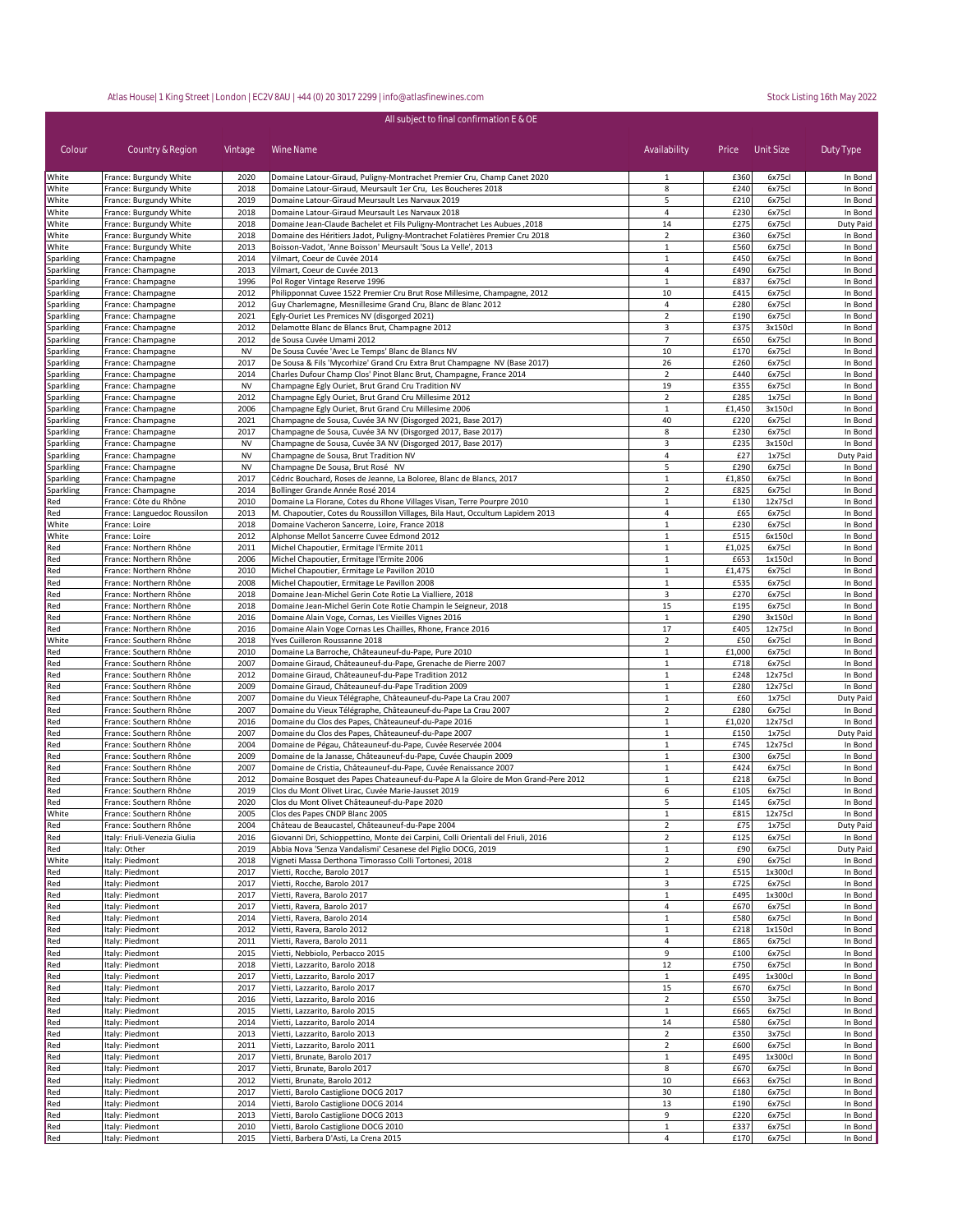| Colour     | Country & Region                   | Vintage      | Wine Name                                                                                                                     | Availability                     | Price            | Unit Size         | Duty Type          |
|------------|------------------------------------|--------------|-------------------------------------------------------------------------------------------------------------------------------|----------------------------------|------------------|-------------------|--------------------|
| Red        | Italy: Piedmont                    | 2012         | Vietti, Barbera D'Asti, La Crena 2012                                                                                         | 3                                | £215             | 6x75cl            | In Bond            |
| Red<br>Red | Italy: Piedmont<br>Italy: Piedmont | 2018<br>2017 | Vietti, Barbaresco Masseria 2018<br>Vietti, Barbaresco Masseria 2017                                                          | 6<br>14                          | £385<br>£275     | 6x75cl<br>6x75cl  | In Bond<br>In Bond |
| Red        | Italy: Piedmont                    | 2015         | Vietti, Barbaresco Masseria 2015                                                                                              | 17                               | £270             | 6x75cl            | In Bond            |
| White      | Italy: Piedmont                    | 2019         | Terlano Pinot Bianco Riserva Vorberg 2019                                                                                     | 23                               | £170             | 6x75cl            | In Bond            |
| Red        | Italy: Piedmont                    | 2017         | Stefano Corino Barolo Roncaglie, Barolo DOCG, Italy 2017                                                                      | 5                                | £195             | 6x75cl            | In Bond            |
| Red        | Italy: Piedmont                    | 2016         | Stefano Corino Barolo Roncaglie, Barolo DOCG, Italy 2016                                                                      | 8                                | £200             | 6x75cl            | In Bond            |
| Red        | Italy: Piedmont                    | 2015         | Sandrone, Barolo Vite Talin 2015                                                                                              | $\mathbf{1}$                     | £235             | 1x75cl            | In Bond            |
| Red        | Italy: Piedmont                    | 2007         | Roberto Voerzio, Borolo DOCG, La Serra 2007                                                                                   | $\mathbf{1}$                     | £1,870           | 12x75cl           | In Bond            |
| Red        | Italy: Piedmont<br>Italy: Piedmont | 2008<br>2011 | Roberto Voerzio, Barolo DOCG, Brunate 2008<br>Roberto Voerzio Merlot Vigneto Fontanazza Pissotta Langhe, Piedmont, Italy 2011 | $\mathbf{1}$<br>$\overline{2}$   | £2,895<br>£510   | 12x75cl<br>6x75cl | In Bond<br>In Bond |
| Red<br>Red | Italy: Piedmont                    | 2010         | Roberto Voerzio Merlot Vigneto Fontanazza Pissotta Langhe, Piedmont, Italy 2010                                               | $\overline{2}$                   | £549             | 6x75cl            | In Bond            |
| Red        | Italy: Piedmont                    | 2012         | Roagna, Barolo Pira DOCG 2012                                                                                                 | 12                               | £405             | 6x75cl            | In Bond            |
| Red        | Italy: Piedmont                    | 2014         | Roagna, Barbaresco Asili VV DOCG, Italy 2014                                                                                  | $\mathbf 1$                      | £925             | 6x75cl            | In Bond            |
| Red        | Italy: Piedmont                    | 2014         | Roagna Barbaresco Montefico VV 2014                                                                                           | $\mathbf{1}$                     | £880             | 6x75cl            | In Bond            |
| Red        | Italy: Piedmont                    | 2017         | Renato Corino, Barolo Rocche dell' Annunziata DOCG 2017                                                                       | 13                               | £235             | 6x75cl            | In Bond            |
| Red        | Italy: Piedmont                    | 2015         | Renato Corino, Barolo Rocche dell' Annunziata DOCG 2015                                                                       | 3                                | £230             | 6x75cl            | In Bond            |
| Red        | Italy: Piedmont                    | 2014         | Renato Corino, Barolo Rocche dell' Annunziata DOCG 2014                                                                       | 6                                | £240             | 6x75cl            | In Bond            |
| Red        | Italy: Piedmont                    | 2011         | Renato Corino, Barolo Rocche dell' Annunziata DOCG 2011                                                                       | 1                                | £290             | 6x75cl            | In Bond            |
| Red<br>Red | Italy: Piedmont                    | 2016<br>2014 | Renato Corino, Barolo DOCG 2016<br>Produttori del Barbaresco Ovello 2014                                                      | 16<br>$\overline{2}$             | £140<br>£270     | 6x75cl<br>6x75cl  | In Bond<br>In Bond |
| Red        | Italy: Piedmont<br>Italy: Piedmont | 2011         | Produttori del Barbaresco 'Barbaresco DOCG', 2011                                                                             | $\mathbf{1}$                     | £270             | 12x75cl           | In Bond            |
| Red        | Italy: Piedmont                    | 2014         | Produttori Assortment Case (9 bottles) 2014                                                                                   | 4                                | £460             | 9x75cl            | In Bond            |
| Red        | Italy: Piedmont                    | 2015         | Poderi Oddero, Vigna Rionda, Barolo Riserva DOCG, 2015                                                                        | 5                                | £695             | 6x75cl            | In Bond            |
| Red        | Italy: Piedmont                    | 2016         | Poderi Oddero Barolo Bussia Soprana Vigna Mondoca, Barolo DOCG, Italy 2016                                                    | 8                                | £485             | 6x75cl            | In Bond            |
| Red        | Italy: Piedmont                    | 2010         | Poderi Aldo Conterno Barolo DOCG 2010                                                                                         | $\mathbf 2$                      | £446             | 6x75cl            | In Bond            |
| Red        | Italy: Piedmont                    | 2016         | Parusso, Barolo Bussia 2016                                                                                                   | 6                                | £375             | 6x75cl            | In Bond            |
| Red        | Italy: Piedmont                    | 2016         | Parusso Armando Mariondino, Barolo DOCG, Italy 2016                                                                           | 17                               | £240             | 6x75cl            | In Bond            |
| Red        | Italy: Piedmont                    | 2011         | Paitin di Pasquero-Elia 'Vecchie Vigne' Sori Paitin, Barbaresco DOCG, Italy 2011                                              | $\mathbf{1}$                     | £317             | 6x75cl            | In Bond            |
| Red<br>Red | Italy: Piedmont<br>Italy: Piedmont | 2010<br>2014 | Paitin di Pasquero-Elia 'Vecchie Vigne' Sori Paitin, Barbaresco DOCG, Italy 2010<br>Nervi Valferana, Gattinara DOCG 2014      | $\mathbf 1$<br>12                | £297<br>£340     | 6x75cl<br>6x75cl  | In Bond<br>In Bond |
| Rosé       | Italy: Piedmont                    | 2018         | Nervi Rosa Coste della Sesia, Piedmont 2018                                                                                   | $\mathbf{1}$                     | £160             | 12x75cl           | In Bond            |
| Red        | Italy: Piedmont                    | 2014         | Nervi Molsino, Gattinara DOCG 2014                                                                                            | 9                                | £340             | 6x75cl            | In Bond            |
| Red        | Italy: Piedmont                    | 2018         | Nervi Gattinara DOCG, Piedmont 2018                                                                                           | $\mathbf{1}$                     | £235             | 6x75cl            | In Bond            |
| Rosé       | Italy: Piedmont                    | 2020         | Nervi (Conterno) Il Rosato 2020                                                                                               | 5                                | £85              | 6x75cl            | In Bond            |
| Rosé       | Italy: Piedmont                    | 2019         | Nervi (Conterno) Il Rosato 2019                                                                                               | $\overline{2}$                   | £20              | 1x75cl            | In Bond            |
| Rosé       | Italy: Piedmont                    | 2019         | Nervi (Conterno) Il Rosato 2019                                                                                               | 19                               | £85              | 6x75cl            | In Bond            |
| Red        | Italy: Piedmont                    | 2014         | Massolino, Barolo, Vigna Rionda Riserva 2014                                                                                  | 3                                | £595             | 6x75cl            | In Bond            |
| Red        | Italy: Piedmont                    | 2013         | Marchesi di Gresy, Barbaresco, Camp Gros Martinenga 2013                                                                      | 5                                | £440             | 6x75cl            | In Bond            |
| Red<br>Red | Italy: Piedmont<br>Italy: Piedmont | 2015<br>2014 | Marchesi di Gresy Barbaresco Martinenga 2015<br>Marchesi di Gresy Barbaresco Gaiun 2014                                       | 10<br>5                          | £255<br>£525     | 6x75cl<br>6x75cl  | In Bond<br>In Bond |
| Red        | Italy: Piedmont                    | 2016         | Luigi Baudana 'Baudana', Barolo DOCG, Italy 2016                                                                              | 3                                | £330             | 6x75cl            | In Bond            |
| Red        | Italy: Piedmont                    | 2019         | Luciano Sandrone, Valmaggiore Nebbiolo 2019                                                                                   | 11                               | £110             | 6x75cl            | In Bond            |
| Red        | Italy: Piedmont                    | 2018         | Luciano Sandrone, Valmaggiore Nebbiolo 2018                                                                                   | 31                               | £120             | 6x75cl            | In Bond            |
| Red        | Italy: Piedmont                    | 2014         | Luciano Sandrone, Valmaggiore Nebbiolo 2014                                                                                   | $\overline{2}$                   | £35              | 1x75cl            | In Bond            |
| Red        | Italy: Piedmont                    | 2014         | Luciano Sandrone, Valmaggiore Nebbiolo 2014                                                                                   | $\mathbf{1}$                     | £175             | 6x75cl            | In Bond            |
| Red        | Italy: Piedmont                    | 2020         | Luciano Sandrone, Dolcetto d'Alba 2020                                                                                        | 14                               | £65              | 6x75cl            | In Bond            |
| Red        | Italy: Piedmont                    | 2019         | Luciano Sandrone, Dolcetto d'Alba 2019                                                                                        | 13                               | £60              | 6x75cl            | In Bond            |
| Red        | Italy: Piedmont                    | 2013<br>2019 | Luciano Sandrone, Barolo, AleSte 2013<br>Luciano Sandrone, Barbera d'Alba 2019                                                | $\mathbf{1}$<br>12               | £665<br>£100     | 6x75cl<br>6x75cl  | In Bond<br>In Bond |
| Red<br>Red | Italy: Piedmont<br>Italy: Piedmont | 2018         | Luciano Sandrone, Barbera d'Alba 2018                                                                                         | 4                                | £15              | 1x75cl            | Duty Paid          |
| Red        | Italy: Piedmont                    | 2018         | Luciano Sandrone, Barbera d'Alba 2018                                                                                         | 16                               | £104             | 6x75cl            | In Bond            |
| Red        | Italy: Piedmont                    | 2016         | La Spinetta Vursu Vigneto Campe, Barolo DOCG 2016                                                                             | $\mathbf{1}$                     | £505             | 6x75cl            | In Bond            |
| Red        | Italy: Piedmont                    | 2016         | La Ca Nova Barbaresco, Montefico DOCG, Italy 2016                                                                             | $\mathbf{1}$                     | £260             | 6x75cl            | In Bond            |
| Red        | Italy: Piedmont                    | 2019         | La Ca Nova Barbaresco DOCG, Piedmont, Italy 2019                                                                              | $\overline{2}$                   | £115             | 6x75cl            | In Bond            |
| Red        | Italy: Piedmont                    | 2018         | La Ca Nova Barbaresco DOCG, Piedmont, Italy 2018                                                                              | 8                                | £110             | 6x75cl            | In Bond            |
| Red        | Italy: Piedmont                    | 2017         | La Ca Nova Barbaresco DOCG, Piedmont, Italy 2017                                                                              | 11                               | £110             | 6x75cl            | In Bond            |
| Red        | Italy: Piedmont                    | 2012         | Giuseppe Rinaldi 'Tre Tine', Barolo DOCG 2012                                                                                 | 5                                | £2,426           | 12x75cl           | In Bond            |
| Red<br>Red | Italy: Piedmont<br>Italy: Piedmont | 2012<br>2017 | Giuseppe Rinaldi Brunate, Barolo DOCG 2012<br>Giuseppe Cortese Rabaja, Barbaresco DOCG, Italy 2017                            | 3<br>$\overline{2}$              | £3,210<br>£195   | 12x75cl<br>6x75cl | In Bond<br>In Bond |
| Red        | Italy: Piedmont                    | 2015         | Giuseppe Cortese Barbaresco Rabaja Riserva DOCG, Mixed Case                                                                   | $\overline{2}$                   | £600             | 6x75cl            | In Bond            |
| Red        | Italy: Piedmont                    | 2015         | Giovanni Rosso, Barolo, Serra 2015                                                                                            | 10                               | £287             | 6x75cl            | In Bond            |
| Red        | Italy: Piedmont                    | 2015         | Giovanni Rosso, Barolo, Cerretta 2015                                                                                         | $\overline{2}$                   | £332             | 6x75cl            | In Bond            |
| Red        | Italy: Piedmont                    | 2010         | Giacomo Fenocchio, Barolo, Cannubi 2010                                                                                       | $\mathbf{1}$                     | £270             | 6x75cl            | In Bond            |
| Red        | Italy: Piedmont                    | 2010         | Giacomo Fenocchio Barolo Villero, Barolo DOCG 2010                                                                            | $\mathbf{1}$                     | £312             | 6x75cl            | In Bond            |
| Red        | Italy: Piedmont                    | 2017         | Giacomo Conterno, Barolo, Francia 2017                                                                                        | $\overline{2}$                   | £1,150           | 6x75cl            | In Bond            |
| Red        | Italy: Piedmont                    | 2017         | Giacomo Conterno, Barolo, Cerretta 2017                                                                                       | $\overline{2}$                   | £1,300           | 6x75cl            | In Bond            |
| Red        | Italy: Piedmont                    | 2011         | Giacomo Conterno, Barolo, Cerretta 2011                                                                                       | $\overline{2}$                   | £1,819           | 12x75cl           | In Bond            |
| Red<br>Red | Italy: Piedmont                    | 2008<br>2017 | Giacomo Conterno, Barolo, Cascina Francia 2008<br>Giacomo Conterno, Barolo, Arione 2017                                       | $\overline{2}$<br>$\overline{2}$ | £1,254<br>£1,150 | 6x75cl<br>6x75cl  | In Bond<br>In Bond |
| Red        | Italy: Piedmont<br>Italy: Piedmont | 2018         | Giacomo Conterno, Barbera d'Alba, Cascina Francia 2015                                                                        | 5                                | £210             | 6x75cl            | In Bond            |
| Red        | Italy: Piedmont                    | 2016         | Germano Ettore, Lazzarito Riserva, Barolo DOCG 2016                                                                           | 25                               | £360             | 6x75cl            | In Bond            |
| Red        | Italy: Piedmont                    | 2018         | Germano Ettore Barolo Prapo, Barolo DOCG, Italy 2018                                                                          | 5                                | £220             | 6x75cl            | In Bond            |
| Red        | Italy: Piedmont                    | 2004         | Gaja Langhe Sori Tildin 2004                                                                                                  | $\mathbf{1}$                     | £1,625           | 6x75cl            | In Bond            |
| Red        | Italy: Piedmont                    | 2015         | G.D. Vajra, Barolo, Albe 2015                                                                                                 | 6                                | £190             | 6x75cl            | In Bond            |
| Red        | Italy: Piedmont                    | 2014         | G.D. Vajra, Barolo, Albe 2014                                                                                                 | $\overline{2}$                   | £185             | 6x75cl            | In Bond            |
| Red        | Italy: Piedmont                    | 2017         | G.D. Vajra Ravera, Barolo DOCG 2017                                                                                           | 9                                | £295             | 6x75cl            | In Bond            |
| Red        | Italy: Piedmont                    | 2015         | G.D. Vajra Ravera, Barolo DOCG 2015                                                                                           | 6                                | £300             | 6x75cl            | In Bond            |
| Red        | Italy: Piedmont                    | 2014         | G.D. Vajra Ravera, Barolo DOCG 2014                                                                                           | 12                               | £270             | 6x75cl            | In Bond            |
| Red<br>Red | Italy: Piedmont<br>Italy: Piedmont | 2018<br>2016 | G.D. Vajra Langhe Nebbiolo, Piedmont, Italy 2018<br>G.D. Vajra 'Coste di Rose', Barolo DOCG, Italy 2016                       | 15<br>6                          | £90<br>£275      | 6x75cl<br>6x75cl  | In Bond<br>In Bond |
| Red        | Italy: Piedmont                    | 2015         | G.D. Vajra Bricco delle Viole, Barolo DOCG 2015                                                                               | 5                                | £340             | 6x75cl            | In Bond            |
| Red        | Italy: Piedmont                    | 2014         | G.D. Vajra Bricco delle Viole, Barolo DOCG 2014                                                                               | $\mathbf{1}$                     | £325             | 6x75cl            | In Bond            |
| Red        | Italy: Piedmont                    | 2013         | G.D. Vajra Bricco delle Viole, Barolo DOCG 2013                                                                               | $\mathbf{1}$                     | £445             | 6x75cl            | In Bond            |

All subject to final confirmation E & OE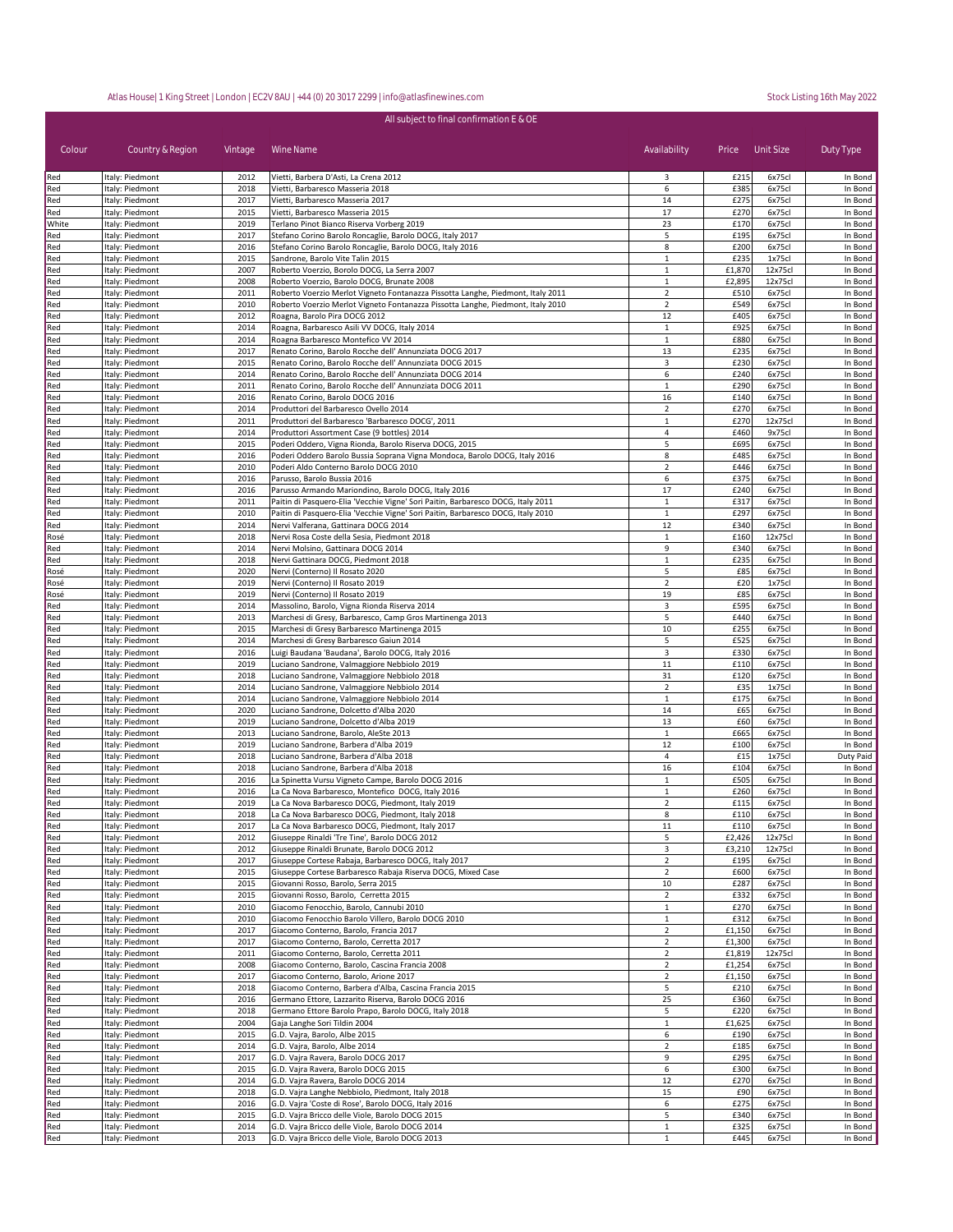| All subject to final confirmation E & OE |                                                          |              |                                                                                                                                               |                                |              |                  |                      |  |
|------------------------------------------|----------------------------------------------------------|--------------|-----------------------------------------------------------------------------------------------------------------------------------------------|--------------------------------|--------------|------------------|----------------------|--|
| Colour                                   | Country & Region                                         | Vintage      | Wine Name                                                                                                                                     | Availability                   | Price        | Unit Size        | Duty Type            |  |
| Red                                      | Italy: Piedmont                                          | 2017         | Fratelli Alessandria Barolo San Lorenzo, Barolo DOCG, Italy 2017                                                                              | 3                              | £290         | 6x75cl           | In Bond              |  |
| Red                                      | Italy: Piedmont                                          | 2017         | Fratelli Alessandria Barolo Monvigliero, Barolo DOCG, Italy 2017                                                                              | $\mathbf{1}$                   | £200         | 3x75cl           | In Bond              |  |
| Red                                      | Italy: Piedmont                                          | 2017         | Fratelli Alessandria Barolo Monvigliero, Barolo DOCG, Italy 2017                                                                              | $\mathbf{1}$                   | £425         | 6x75cl<br>6x75cl | In Bond<br>In Bond   |  |
| Red<br>Red                               | Italy: Piedmont<br>Italy: Piedmont                       | 2017<br>2017 | Fratelli Alessandria Barolo Gramolere, Barolo DOCG, Italy 2017<br>Fratelli Alessandria Barolo DOCG, 2017                                      | 3<br>10                        | £250<br>£175 | 6x75cl           | In Bond              |  |
| Red                                      | Italy: Piedmont                                          | 2016         | Fratelli Alessandria Barolo DOCG, 2016                                                                                                        | $\overline{2}$                 | £190         | 6x75cl           | In Bond              |  |
| Red                                      | Italy: Piedmont                                          | 2015         | Francesco Rinaldi & Figli Cannubi, Barolo DOCG, Italy 2015                                                                                    | $\overline{2}$                 | £208         | 6x75cl           | In Bond              |  |
| Red                                      | Italy: Piedmont                                          | 2015         | Francesco Rinaldi & Figli Brunate, Barolo DOCG, Italy 2015                                                                                    | $\overline{2}$                 | £198         | 6x75cl           | In Bond              |  |
| Red                                      | Italy: Piedmont                                          | 2005         | Falletto di Bruno Giacosa, Barolo Rocche 2005                                                                                                 | $\mathbf{1}$                   | £1,327       | 6x75cl           | In Bond              |  |
| Red                                      | Italy: Piedmont                                          | 2012         | Elvio Cogno, Barolo, Ravera DOCG 2012                                                                                                         | $\mathbf 2$                    | £230         | 6x75cl           | In Bond              |  |
| Red                                      | Italy: Piedmont                                          | 2015         | Elio Sandri Cascina Disa 'Perno', 2015                                                                                                        | 3                              | £250         | 6x75cl           | In Bond              |  |
| Red                                      | Italy: Piedmont                                          | 2020<br>2010 | Elio Sandri Cascina Disa Langhe Nebbiolo, 2020<br>Elio Grasso, Barolo, Ginestra Vigna Casa Maté 2010                                          | 4<br>1                         | £165<br>£450 | 6x75cl<br>6x75cl | In Bond<br>In Bond   |  |
| Red<br>Red                               | Italy: Piedmont<br>Italy: Piedmont                       | 2017         | Elio Grasso, Barolo, Ginestra Casa Maté 2017                                                                                                  | $\overline{2}$                 | £300         | 6x75cl           | In Bond              |  |
| Red                                      | Italy: Piedmont                                          | 2017         | Elio Grasso Vigna Martina Barbera d'Alba, Piedmont 2017                                                                                       | 19                             | £120         | 6x75cl           | In Bond              |  |
| Red                                      | Italy: Piedmont                                          | 2010         | Elio Altare Arborina Langhe 2010                                                                                                              | $\mathbf{1}$                   | £495         | 6x75cl           | In Bond              |  |
| Red                                      | Italy: Piedmont                                          | 2017         | E. Pira e Figli, Chiara Boschis, Via Nuova, Barolo 2017                                                                                       | 11                             | £295         | 6x75cl           | In Bond              |  |
| Red                                      | Italy: Piedmont                                          | 2013         | E. Pira e Figli, Chiara Boschis, Via Nuova, Barolo 2013                                                                                       | $\overline{2}$                 | £450         | 6x75cl           | In Bond              |  |
| Red                                      | Italy: Piedmont                                          | 2010         | E. Pira e Figli, Chiara Boschis, Via Nuova, Barolo 2010                                                                                       | 5                              | £675         | 6x75cl           | In Bond              |  |
| Red                                      | Italy: Piedmont                                          | 2010         | E. Pira e Figli, Chiara Boschis, Mosconi, Barolo 2010                                                                                         | $\mathbf{1}$                   | £376         | 6x75cl<br>6x75c  | In Bond              |  |
| Red<br>Red                               | Italy: Piedmont<br>Italy: Piedmont                       | 2017<br>2017 | E. Pira e Figli, Chiara Boschis, Cannubi, Barolo 2017<br>E. Pira & Figli Chiara Boschis Mosconi, Barolo DOCG, Italy 2017                      | 5<br>8                         | £350<br>£280 | 6x75cl           | In Bond<br>In Bond   |  |
| Red                                      | Italy: Piedmont                                          | 2008         | Conterno Fantino, Barolo Vigna Gris 2008                                                                                                      | $\mathbf{1}$                   | £646         | 12x75cl          | In Bond              |  |
| Red                                      | Italy: Piedmont                                          | 2011         | Cavallotto, Barolo Riserva Bricco Boschis, Vigna San Guiseppe 2011                                                                            | 3                              | £440         | 6x75cl           | In Bond              |  |
| Red                                      | Italy: Piedmont                                          | 2013         | Cappellano Otin Fiorin Pie Rupestris 2013                                                                                                     | $\mathbf{1}$                   | £1,350       | 6x75cl           | In Bond              |  |
| Red                                      | Italy: Piedmont                                          | 2011         | Cappellano Otin Fiorin Pie Rupestris 2011                                                                                                     | $\mathbf{1}$                   | £1,054       | 6x75cl           | In Bond              |  |
| Red                                      | Italy: Piedmont                                          | 2012         | Cappellano Nebiolo d'Alba, Piedmont, Italy 2012                                                                                               | $\mathbf{1}$                   | £805         | 12x75cl          | In Bond              |  |
| White                                    | Italy: Piedmont                                          | 2016         | Cantina Terlano, Terlaner Nova Domus Riserva 2016                                                                                             | $\overline{2}$                 | £495         | 6x150cl          | In Bond              |  |
| Red                                      | Italy: Piedmont                                          | 2012<br>2017 | Cantina del Pino, Barbaresco Ovello 2012                                                                                                      | $\mathbf{1}$<br>9              | £188<br>£335 | 6x75cl           | In Bond              |  |
| Red<br>Red                               | Italy: Piedmont<br>Italy: Piedmont                       | 2017         | Brovia, Barolo, Ca Mia 2017<br>Brovia Villero, Barolo DOCG, Italy 2017                                                                        | 8                              | £335         | 6x75cl<br>6x75cl | In Bond<br>In Bond   |  |
| Red                                      | Italy: Piedmont                                          | 2017         | Brovia Rocche di Castiglione, Barolo DOCG, Italy 2017                                                                                         | 9                              | £335         | 6x75cl           | In Bond              |  |
| Red                                      | Italy: Piedmont                                          | 2017         | Brovia Barolo DOCG, Piedmont, Italy 2017                                                                                                      | 9                              | £170         | 6x75cl           | In Bond              |  |
| Red                                      | Italy: Piedmont                                          | 2016         | Brovia Barolo DOCG, Piedmont, Italy 2016                                                                                                      | 20                             | £250         | 6x75cl           | In Bond              |  |
| Red                                      | Italy: Piedmont                                          | 2016         | Brovia Barolo DOCG, Piedmont, Italy 2016                                                                                                      | $\mathbf 1$                    | £440         | 12x75cl          | In Bond              |  |
| Red                                      | Italy: Piedmont                                          | 2015         | Brovia Barolo DOCG, Piedmont, Italy 2015                                                                                                      | 11                             | £195         | 6x75cl           | In Bond              |  |
| Red                                      | Italy: Piedmont                                          | 2009         | Brezza Sarmassa, Barolo DOCG, Italy, 2009                                                                                                     | $\mathbf{1}$                   | £559         | 12x75cl          | In Bond              |  |
| Red<br>Red                               | Italy: Piedmont<br>Italy: Piedmont                       | 2016<br>2010 | Azelia di Luigi Scavino Cerretta Barolo 2016<br>Andrea Oberto Vigneto Brunate, Barolo DOCG, Italy, 2010                                       | 1<br>$\mathbf{1}$              | £525<br>£257 | 6x75cl<br>6x75cl | In Bond<br>In Bond   |  |
| Red                                      | Italy: Sicily                                            | 2016         | Tenuta delle Terre Nere, Calderare Sottana 2016                                                                                               | $\overline{2}$                 | £270         | 6x75cl           | In Bond              |  |
| Red                                      | Italy: Sicily                                            | 2015         | Le Vigne di Eli Moganazzi - Volta Sciara Etna Rosso, Sicily 2015                                                                              | $\mathbf{1}$                   | £120         | 6x75cl           | In Bond              |  |
| Red                                      | Italy: Sicily                                            | 2017         | Gulfi Nerobufaleffj, Nero d'Avola Sicilia IGT, 2017                                                                                           | $\mathbf 2$                    | £195         | 6x75cl           | In Bond              |  |
| Rosé                                     | Italy: Sicily                                            | 2016         | Graci Etna Rosato, Sicily, Italy 2016                                                                                                         | $\mathbf{1}$                   | £90          | 6x75cl           | In Bond              |  |
| Red                                      | Italy: Sicily                                            | 2016         | Feudo Montoni 'Vrucara' Nero d'Avola Sicilia IGT, 2016                                                                                        | $\mathbf{1}$                   | £155         | 6x75cl           | In Bond              |  |
| Red                                      | Italy: Sicily                                            | 2018         | Feudo Montoni Vigna del Core Perricone Sicilia IGT, 2018                                                                                      | $\overline{4}$                 | £100         | 6x75cl           | In Bond              |  |
| White<br>White                           | Italy: Trentino Alto Adige<br>Italy: Trentino Alto Adige | 2013<br>2015 | Weingut Kofererhof Sylvaner Alto Adige Valle Isarco, Trentino-Alto Adige 2013<br>Terlano-Kellerei Terlan 'Terlaner I Primo Grande Cuvee',2015 | $\mathbf{1}$<br>$\overline{2}$ | £130<br>£620 | 6x75c<br>3x75cl  | Duty Paid<br>In Bond |  |
| Red                                      | Italy: Tuscany                                           | 2020         | Tenuta San Guido, Guidalberto, Bolgheri 2020                                                                                                  | 3                              | £180         | 6x75cl           | In Bond              |  |
| Red                                      | Italy: Tuscany                                           | 2019         | Tenuta San Guido, Guidalberto, Bolgheri 2019                                                                                                  | 5                              | £145         | 6x75cl           | In Bond              |  |
| Red                                      | Italy: Tuscany                                           | 2018         | Tenuta San Guido, Guidalberto, Bolgheri 2018                                                                                                  | 4                              | £145         | 6x75cl           | In Bond              |  |
| Red                                      | Italy: Tuscany                                           | 2016         | San Giusto a Rentennano, Percarlo, IGT Toscana 2016                                                                                           | $\overline{2}$                 | £660         | 6x75cl           | In Bond              |  |
| Red                                      | Italy: Tuscany                                           | 2012         | San Giusto a Rentennano, Percarlo, IGT Toscana 2012                                                                                           | 13                             | £455         | 6x75cl           | In Bond              |  |
| Red                                      | Italy: Tuscany                                           | 2016         | Salcheto Vino Nobile di Montepulciano "Salco", 2016                                                                                           | 3                              | £155         | 6x75cl           | In Bond              |  |
| Red<br>Red                               | Italy: Tuscany<br>Italy: Tuscany                         | 2009<br>2010 | Podere Poggio Scalette, Il Carbonaione, IGT Alta Valle Della Greve 2009<br>Petrolo, Galatrona, IGT Toscana 2010                               | $\overline{2}$<br>4            | £193<br>£360 | 6x75cl<br>6x75cl | In Bond<br>In Bond   |  |
| Red                                      | Italy: Tuscany                                           | 2020         | Ornellaia 'Le Volte dell'Ornellaia' Toscana IGT 2020                                                                                          | $\overline{2}$                 | £90          | 6x75cl           | In Bond              |  |
| Red                                      | Italy: Tuscany                                           | 2019         | Ornellaia 'Le Volte dell'Ornellaia' Toscana IGT 2019                                                                                          | 5                              | £90          | 6x75cl           | In Bond              |  |
| Red                                      | Italy: Tuscany                                           | 2016         | Mazzei Castello di Fonterutoli Mix 36 Toscana IGT, 2016                                                                                       | 14                             | £265         | 6x75cl           | In Bond              |  |
| Red                                      | Italy: Tuscany                                           | 2019         | Mazzei Castello di Fonterutoli 'Concerto' Toscana IGT, 2019                                                                                   | 5                              | £228         | 6x75cl           | In Bond              |  |
| Red                                      | Italy: Tuscany                                           | 2018         | Lodovico Antinori Tenuta di Biserno 'Lodovico' Toscana, 2018                                                                                  | 3                              | £900         | 3x75cl           | In Bond              |  |
| Rosé                                     | Italy: Tuscany                                           | 2019         | Lodovico Antinori Campo di Sasso 'Sof' Rosato Toscana IGT, Tuscany, 2019                                                                      | 3                              | £90          | 6x75cl           | In Bond              |  |
| Red                                      | Italy: Tuscany                                           | 2015         | Le Macchiole, Messorio IGT Toscana 2015                                                                                                       | 3                              | £625         | 6x75cl           | In Bond              |  |
| Red<br>Red                               | Italy: Tuscany<br>Italy: Tuscany                         | 2013<br>2010 | Le Macchiole, Messorio IGT Toscana 2013<br>La Serena Brunello di Montalcino DOCG 2010                                                         | $\mathbf{1}$<br>$\mathbf{1}$   | £825<br>£252 | 6x75cl<br>6x75cl | In Bond<br>In Bond   |  |
| Red                                      | Italy: Tuscany                                           | 2010         | La Gerla, Brunello di Montalcino 2010                                                                                                         | $\mathbf{1}$                   | £238         | 6x75cl           | In Bond              |  |
| Red                                      | Italy: Tuscany                                           | 2012         | Isole e Olena, Cepparello 2012                                                                                                                | $\overline{2}$                 | £360         | 6x75cl           | In Bond              |  |
| Red                                      | Italy: Tuscany                                           | 2018         | Fontodi, Chianti Classico, Gran Selezione, Vigna del Sorbo 2018                                                                               | 4                              | £315         | 6x75cl           | In Bond              |  |
| Red                                      | Italy: Tuscany                                           | 2017         | Fontodi, Chianti Classico, Gran Selezione, Vigna del Sorbo 2017                                                                               | $\overline{a}$                 | £250         | 6x75cl           | In Bond              |  |
| Red                                      | Italy: Tuscany                                           | 2013         | Fontodi, Chianti Classico, Gran Selezione, Vigna del Sorbo 2013                                                                               | $\mathbf{1}$                   | £340         | 6x75cl           | In Bond              |  |
| Red                                      | Italy: Tuscany                                           | 2016         | Fèlsina Berardenga, Chianti Classico Riserva DOCG, Rancia 2016                                                                                | $\overline{7}$                 | £205         | 6x75cl           | In Bond              |  |
| Red                                      | Italy: Tuscany                                           | 2013         | Castello dei Rampolla, Sammarco, IGT Toscana 2013                                                                                             | $\overline{2}$                 | £290         | 6x75cl           | In Bond              |  |
| Red<br>White                             | Italy: Tuscany<br>New Zealand                            | 2012<br>2019 | Brancaia Ilatraia Maremma Toscana 2012<br>Dog Point Chardonnay, Marlborough, New Zealand 2019                                                 | $\mathbf{1}$<br>11             | £205<br>£115 | 6x75cl<br>6x75cl | In Bond<br>In Bond   |  |
| Red                                      | Portugal                                                 | 2001         | Quinta do Noval Nacional 2001                                                                                                                 | 5                              | £391         | 1x75cl           | In Bond              |  |
| Red                                      | Portugal                                                 | 2018         | Quinta do Noval Douro Reserva 2018                                                                                                            | $\mathbf{1}$                   | £60          | 1x75cl           | In Bond              |  |
| Red                                      | Portugal                                                 | 2018         | Quinta do Noval Douro Reserva 2018                                                                                                            | 8                              | £180         | 6x75cl           | In Bond              |  |
| Red                                      | Portugal                                                 | 2019         | Quinta do Noval 2019                                                                                                                          | 13                             | £270         | 6x75cl           | In Bond              |  |
| Red                                      | Portugal                                                 | 2017         | Quinta do Noval 2017                                                                                                                          | 3                              | £315         | 6x75cl           | In Bond              |  |
| Red                                      | Portugal                                                 | 2004         | Quinta do Noval 2004                                                                                                                          | $\mathbf{1}$                   | £860         | 3x75cl           | In Bond              |  |
| White                                    | South Africa                                             | 2018         | Storm 'Vrede' Chardonnay, Hemel-en-Aarde 2018                                                                                                 | $\mathbf{1}$                   | £240         | 6x75cl           | In Bond              |  |
| White                                    | South Africa                                             | 2018         | Richard Kershaw GPS Series Lower Duivenhoks River Chardonnay 2018                                                                             | 4                              | £175         | 6x75cl           | In Bond              |  |
| White<br>White                           | South Africa<br>South Africa                             | 2018<br>2018 | Richard Kershaw Clonal Selection Chardonnay 2018<br>Mullineux 'Granite" Chenin Blanc, Swartland 2018                                          | 9<br>$\overline{2}$            | £175<br>£215 | 6x75cl<br>6x75cl | In Bond<br>Duty Paid |  |
| White                                    | South Africa                                             | 2019         | De Morgenzon Reserve Chenin Blanc, Stellenbosch 2019                                                                                          | 12                             | £130         | 6x75cl           | In Bond              |  |